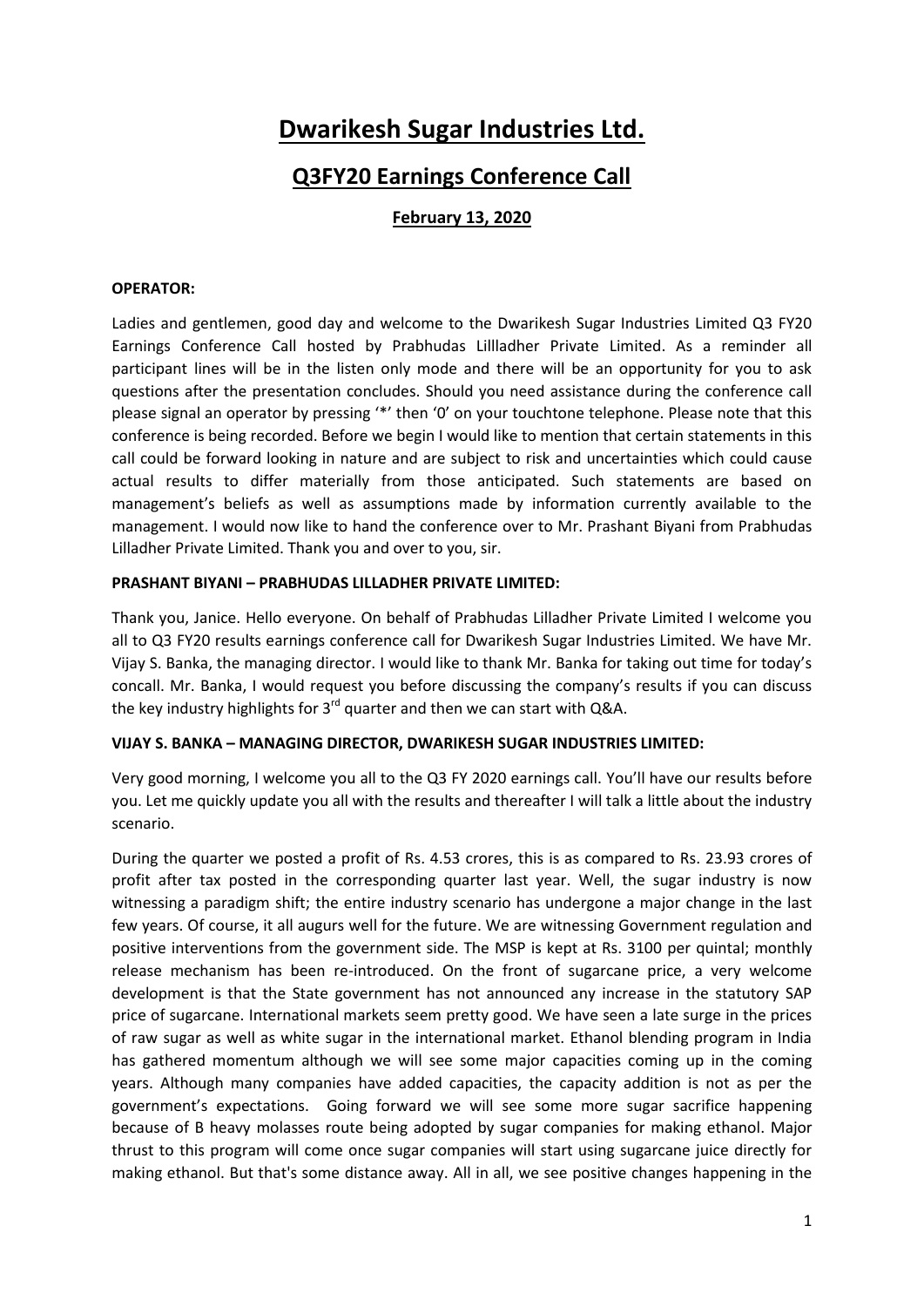industry. The structure of the industry is undergoing change. As per the estimate of ISMA country's production during SS 2019-20 should be 26 million tons, although there are some reports that the production could be a little higher than 26 million tons. More clarity will come only after a month or so.

This is all from my side. Now, I invite you all to please ask me questions. I will be happy to address them.

Thank you very much.

# **OPERATOR:**

Thank you. Ladies and gentlemen, we will now begin the question and answer session. Anyone who wishes to ask a question may press '\*' and '1' on their touchtone telephone. If you wish to remove yourself from the question queue you may press '\*' and '2'. Participants are requested to use handsets while asking a question. Ladies and gentlemen we will wait for a moment while the question queue assembles.

We take the first question from the line of Rajesh Majumdar from B&K Securities. Please go ahead.

# **RAJESH MAJUMDAR – B&K SECURITIES:**

Good morning, sir.

# **VIJAY S. BANKA – MANAGING DIRECTOR, DWARIKESH SUGAR INDUSTRIES LIMITED:**

A very good morning.

# **RAJESH MAJUMDAR – B&K SECURITIES:**

I had a couple of questions. Basically if you look at your distillery operations that you are showing as EBIDTA of Rs 12.7 million, on what calculation is this based, number one. And number two is that we have been hearing a lot about this ethanol story and the sugar diversion to ethanol. But if you look at it from ground realities, barring a few companies, very few out of the 250 applications have actually gone ahead and started ethanol plants. So this big scale diversion that we are looking at- is it going to happen or when is it going to happen? Do we have a time frame, because the prices are so lucrative, there should have been private entrepreneurship in this by now, which is not really happening. And my last question is that given the fact that ethanol diversion may not be more than 1 million tons next year, if the sugar crop is going to be bumper given the late rains, is it going to be a challenge for the industry in FY21. Thank you.

## **VIJAY S. BANKA – MANAGING DIRECTOR, DWARIKESH SUGAR INDUSTRIES LIMITED:**

Well, in so far as our distillery operation for the current quarter and for 9 months during the ongoing financial year is concerned, it has not been impressive because we have had some plant disturbance on account of ongoing expansion project. We have been successful in completing our expansion project. The commercial production started on the 23<sup>rd</sup> of December, 2019, and I must say that the plant operation thereafter has been good in spite of some initial hiccups. In January, 2020 from the 100 KLPD plant we produced around 29 lakh litres of ethanol which means more than 90,000 litres average per day. In February the plant operations are more stabilized and we have been producing ethanol at the rate of more than 100 KLPD per day.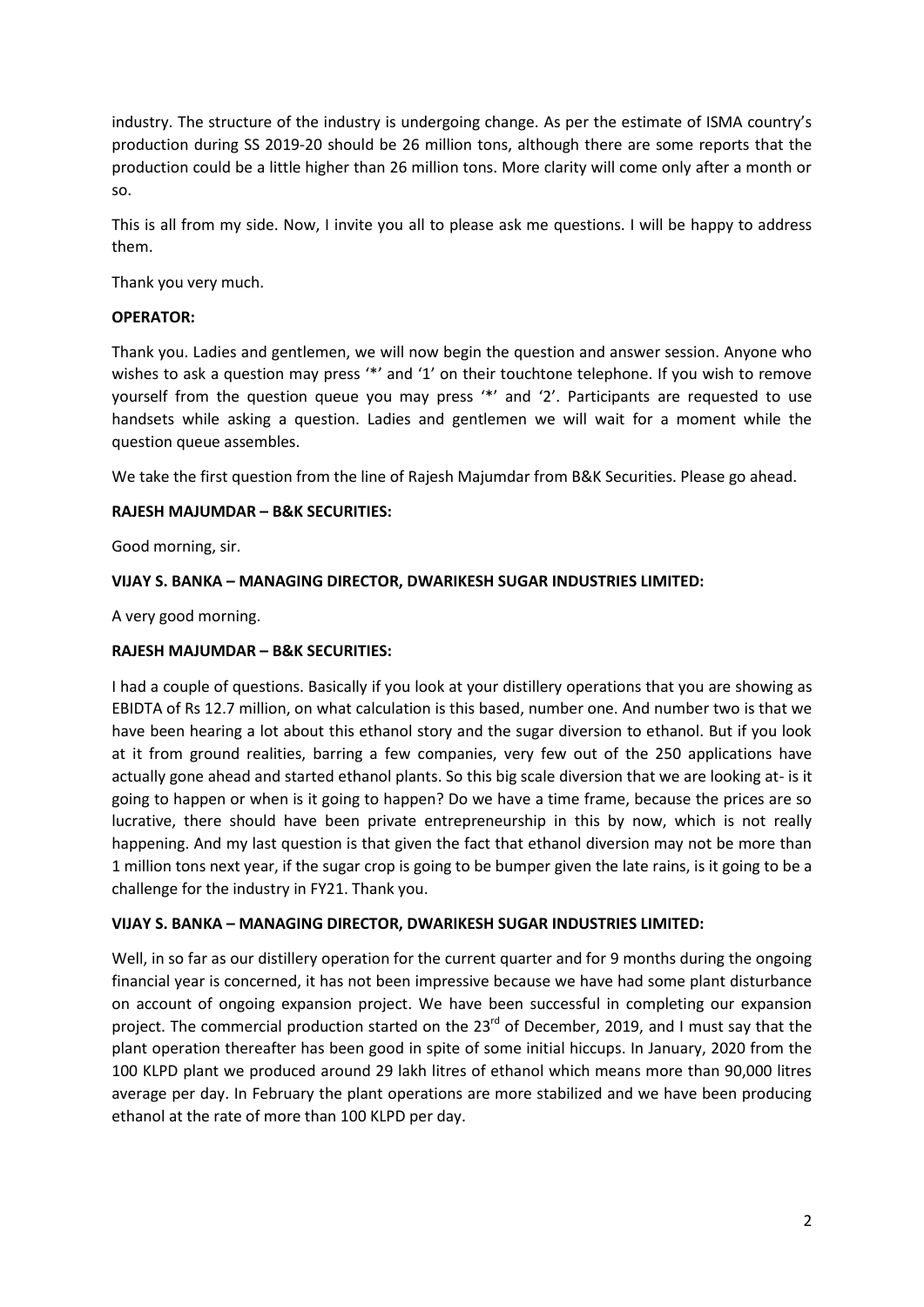#### **RAJESH MAJUMDAR – B&K SECURITIES:**

Sir, and also what is the transfer pricing of molasses that you use for this calculation?

## **VIJAY S. BANKA – MANAGING DIRECTOR, DWARIKESH SUGAR INDUSTRIES LIMITED:**

Well, different companies use different transfer prices. For C heavy molasses we have used a price of Rs. 300 rupees a quintal, and for B heavy, (based on corresponding output of C heavy molasses) the transfer price is Rs. 425 rupees a quintal. So we expect that in the ongoing quarter we should be seeing our full reflection of the distillery operations on our numbers. Well, your second question was about, not significant capacities have been added - yes, it is a problem in the sense that there are very few companies whose financial numbers are robust, whose balance sheet evoke confidence, and they are ones who are able to get financial support from the banking sector. There are many companies who are in no position to mobilize funds from the banks and which is the reason why more capacities have not come up. Now, government is working on some schemes, to encourage the banks to also lend money to all companies, so that this ethanol blending program gathers momentum. In the ongoing season, we expect a sacrifice of 1 million ton of sugar in favour of ethanol. But this number has to go up. We will see increased sacrifice in the coming season but - that number can only be 2 and ½ or 3 million tons maximum. With the next season going to be a bumper season, - I must also add that the window of export should be kept open by the government

#### **RAJESH MAJUMDAR – B&K SECURITIES:**

First of all, just an added question on the second one, in your opinion why is the private entrepreneurship not coming in ethanol production because I mean if the payback period is really as good as what it could be

#### **VIJAY S. BANKA – MANAGING DIRECTOR, DWARIKESH SUGAR INDUSTRIES LIMITED:**

As I explained the good companies, the companies whose balance sheets are strong, they have been able to add capacities. The problem is only with those companies which are not, who do not have the financial muscle. Larger sacrifice has to happen if sugar mills use sugarcane juice directly for making ethanol. Now there are a couple of challenges in this area. Number one, commensurate with the kind of sugarcane juice that will be diverted for making ethanol one would need large distillation capacities. Additionally the deterioration in the juice quality can be very rapid and therefore manufacture of ethanol from the juice directly can only happen during the season-. Well, we all as an industry and as a company - are in active dialogue with plant manufacturers of ethanol, to see how we could use enzymes to increase the shelf life of the sugarcane juice and also see how we can economize on the capacities etc. So that work is on.

## **RAJESH MAJUMDAR – B&K SECURITIES:**

Okay, yeah, my last question was on the demand and supply scenario given the fact that the ethanol diversion is going to be only 1 million ton next year and if there is a bumper crop that to 32 million tons or so.

## **VIJAY S. BANKA – MANAGING DIRECTOR, DWARIKESH SUGAR INDUSTRIES LIMITED:**

No, as I explained this year's diversion is going to be 1 million tons. Next year's diversion will be much more than 1 million tons. There are conflicting reports on the next year's production. We may not see the kind of production that we saw last season (season of '18-19) when we produced about 32-33 million tons of sugar because the rainfall has been more and there are reported instances of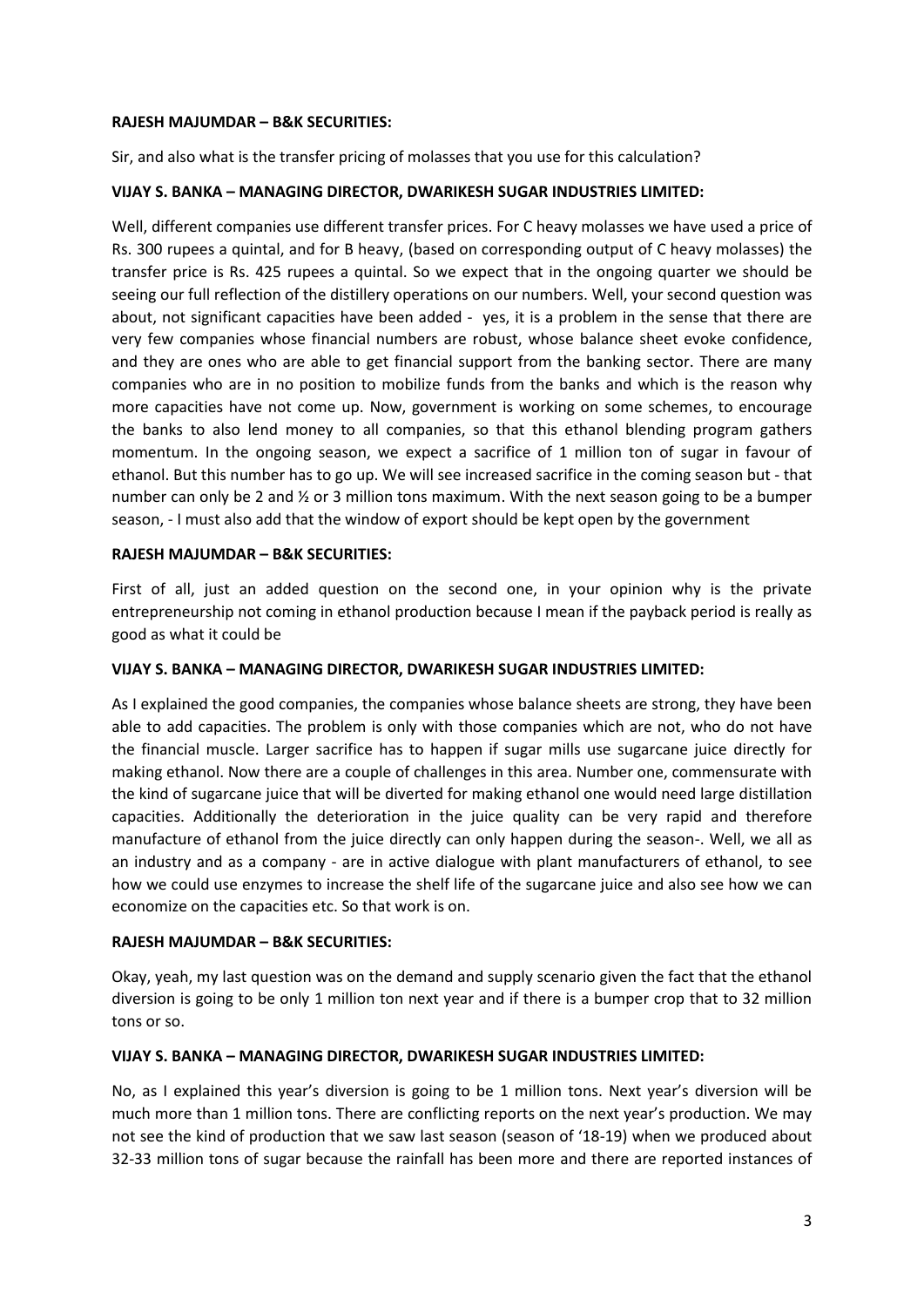water logging etc. Number two, there would be sacrifice happening in favour of ethanol. Number three, the export window -will hopefully remain open for the next year as well.

# **RAJESH MAJUMDAR – B&K SECURITIES:**

Sir, do you think export prices are sustainable given the fact that Brazil can easily switch back into more sugar production from ethanol and ramp up their sales as well.

# **VIJAY S. BANKA – MANAGING DIRECTOR, DWARIKESH SUGAR INDUSTRIES LIMITED:**

Brazil sugar mills have the flexibility of switching over to ethanol to sugar & vice-versa. This year is going to be a big deficit year. This is one of the reasons why we have seen some surge in the international prices. Presently the diversion in favour of ethanol is more in Brazil. Higher crude prices will of course encourage the Brazilian sugar mill owners to divert more sugarcane juice for ethanol.

## **RAKESH MAJUMDAR – B&K SECURITIES:**

Okay, thank you sir.

## **OPERATOR:**

Thank you, we take the next question from the line of Sanjay Malyan from ICICI Direct, please go ahead.

## **SANJAY MALYAN – ICICI DIRECT:**

Yeah, hi sir, very good morning, sir.

## **VIJAY S. BANKA – MANAGING DIRECTOR, DWARIKESH SUGAR INDUSTRIES LIMITED:**

Good morning.

# **SANJAY MALYAN – ICICI DIRECT:**

Sir, just 2 things, one is only if you have not sold ethanol this quarter, since you have sold very small quantities I guess. But then you must be having a good amount of molasses and at what price it has been, the inventory has been valued. This is my first question, sir.

## **VIJAY S. BANKA – MANAGING DIRECTOR, DWARIKESH SUGAR INDUSTRIES LIMITED:**

Well, we don't have a very large inventory of molasses. We commenced our crushing operations sometime in the early November. So one month of stock, we would obviously have. The said stock has been valued like at the transfer price we have assumed is Rs. 300 per quintal for C heavy molasses and Rs. 425 per quintal for B heavy molasses. Now we have not kept any stock of B heavy molasses because B heavy molasses as and when produced was diverted to the distillery plant.

## **SANJAY MALYAN – ICICI DIRECT:**

Okay, but, sir, do you have that number, what kind of molasses quantities you would be holding as on 31st of December.

## **VIJAY S. BANKA – MANAGING DIRECTOR, DWARIKESH SUGAR INDUSTRIES LIMITED:**

Well, offhand I don't have the number but as we go ahead I will be able to share the same.

## **SANJAY MALYAN – ICICI DIRECT:**

Sure sir. Sir what is the additional export we have asked for?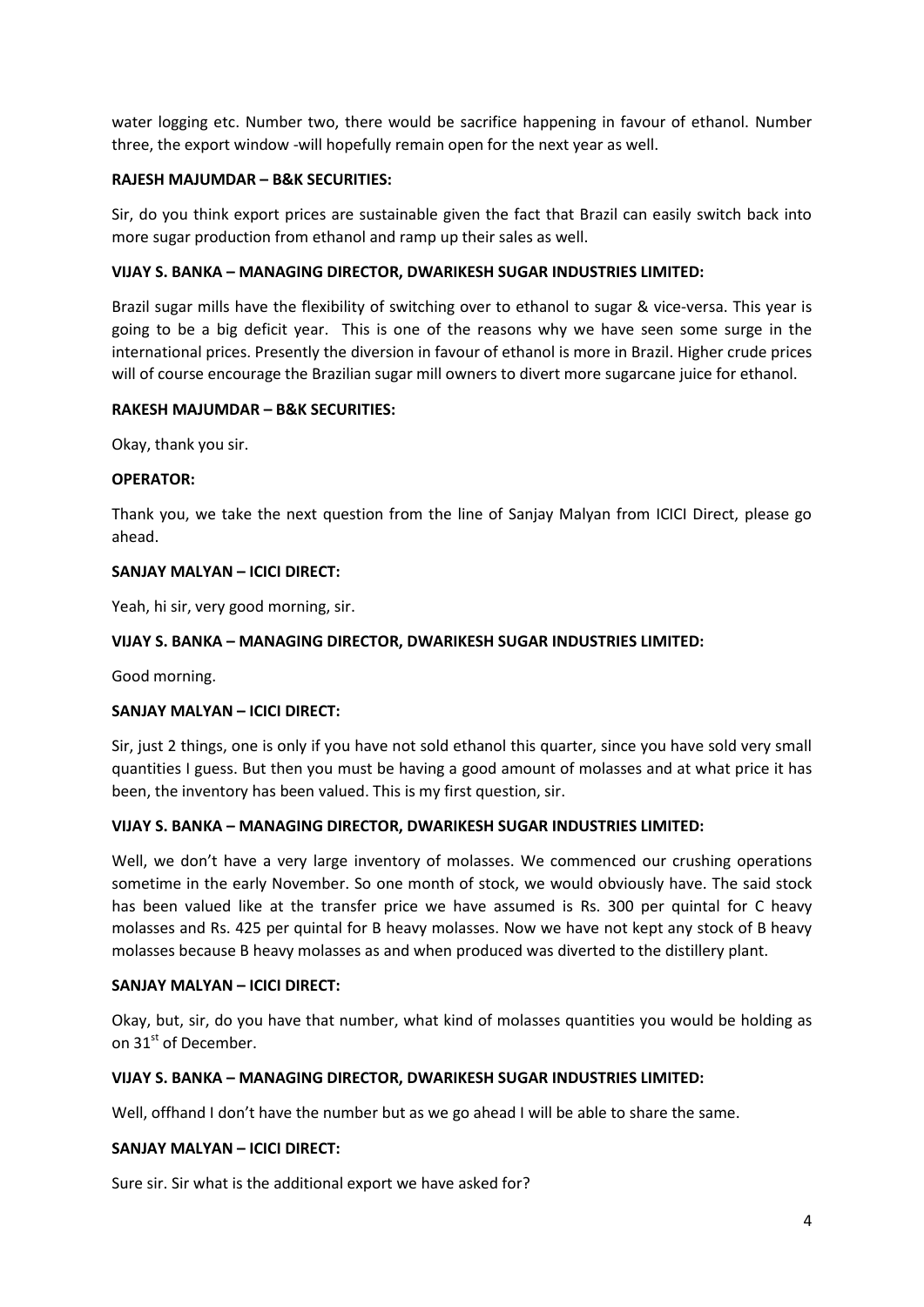Well, we have asked for 40,000 MTs. It is likely that the government will take a decision very soon and we hope and pray that they take a decision very soon so that we can take advantage of higher international prices. My information is that the government has to give opportunity to those sugar mills that have done no export. One reminder has gone and perhaps the  $2^{nd}$  reminder is on the way. It is just a matter of time, may be 8 to 10 days and they should be able to decide on the allocation of additional quantity to the mills who have offered to export more.

## **SANJAY MALYAN – ICICI DIRECT:**

Right, sir. And, sir, from the power perspective I believe as you have mentioned earlier also, in earlier calls also, that your mill has been preferred to sell bagasse now, what would be the quantities of bagasse you have sold and on an amount if you can just give that number.

## **VIJAY S. BANKA – MANAGING DIRECTOR, DWARIKESH SUGAR INDUSTRIES LIMITED:**

Well, let me split my answer into two. Number one, although the UPERC has announced a reduction in the tariff effective  $1<sup>st</sup>$  April 2019 and our association is contesting the same. The matter is with the High Court of Lucknow and we expect it to be remanded back to the UPERC. So that's one way of how we are trying to tackle the problem. And secondly we are doing only incidental co-generation, which means we are trying to save on bagasse. The benefit on account of sale of bagasse so saved is more than the revenue generation from the sale of power at reduced price. We've been able to sell bagasse worth Rs. 5-6 crores in this quarter.

## **SANJAY MALYAN – ICICI DIRECT:**

Okay.

## **VIJAY S. BANKA – MANAGING DIRECTOR, DWARIKESH SUGAR INDUSTRIES LIMITED:**

And in the coming quarter when the plant will be operational in full swing we will have more quantity of bagasse to be sold.

## **SANJAY MALYAN – ICICI DIRECT:**

Fine, sir, thanks, sir and if you can just give the molasses numbers whenever you are …

## **VIJAY S. BANKA – MANAGING DIRECTOR, DWARIKESH SUGAR INDUSTRIES LIMITED:**

Yeah, sure, I will, I will.

#### **SANJAY MALYAN – ICICI DIRECT:**

Thank you, thank you sir.

#### **OPERATOR:**

Thank you, we take the next question from the line of Vijay Sarda from Crescita Investment, please go ahead.

## **VIJAY SARDA – CRESCITA INVESTMENT:**

Hi sir, good morning. Sir, just my question pertains to two things, one is in this quarter our sugar realization seems to be lower which is around 29.5 where the realization average is only 33, so how much of export we have done and export incentive when will we book and how much is that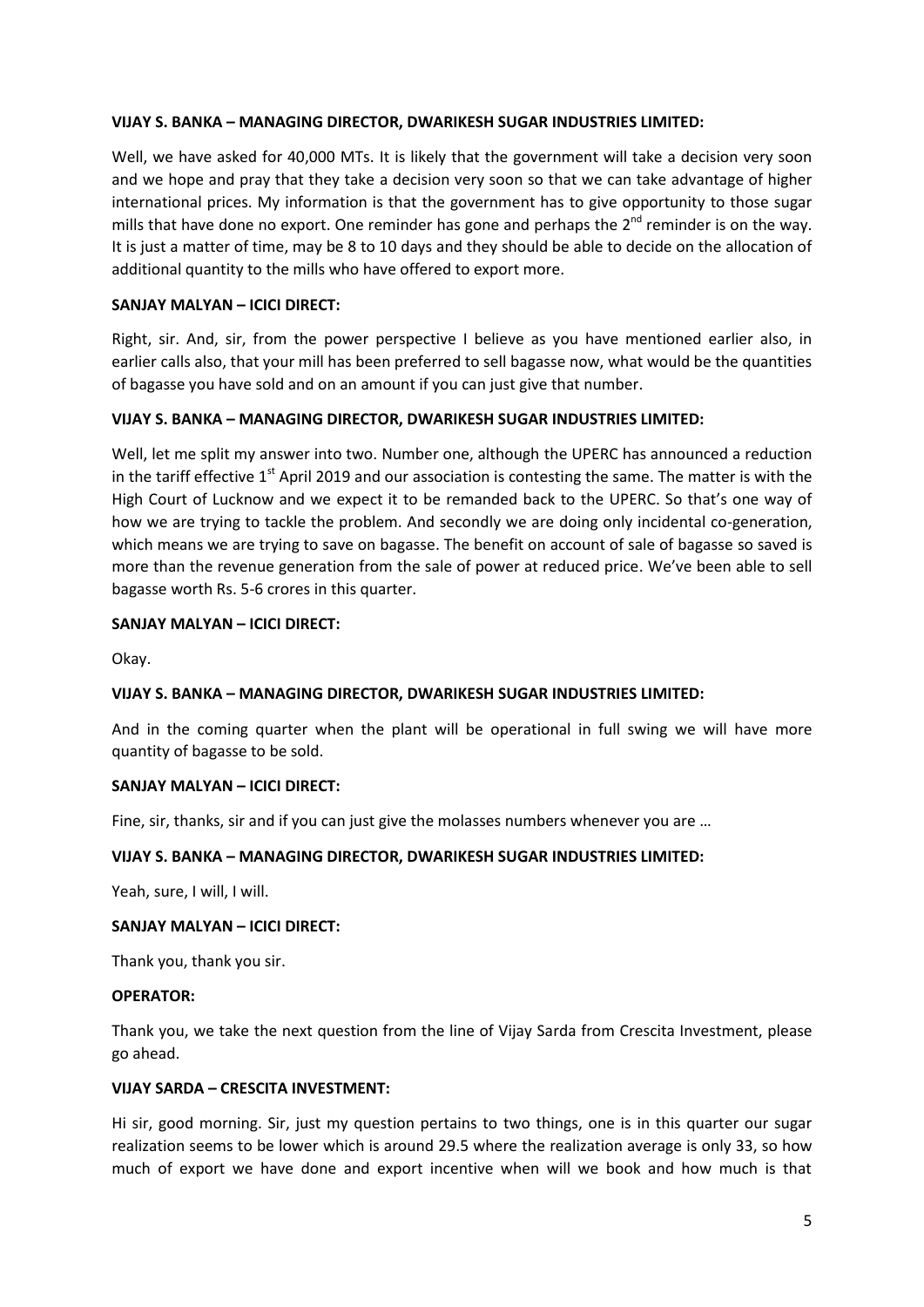amount. Secondly on the distillery front also, if I look at the sale for this quarter compared to corresponding quarter last year. So have we not sold or the tender is yet to come. So how much is the quantum of inventory that we are sitting on the distillery side on ethanol?

# **VIJAY S. BANKA – MANAGING DIRECTOR, DWARIKESH SUGAR INDUSTRIES LIMITED:**

Very good morning, sir. Well, we have sold about 25,500 metric tons of raw sugar in this quarter, so the realization on sale of raw sugar is Rs. 2100 per quintal which is why you see a lower average realization on sale of sugar. Our average realization on sale of white sugar is Rs. 3265 per quintal. We have accounted for the subsidy of sale of raw sugar but the same has been accounted as other operating income. It is not a part of the sale.

# **VIJAY SARDA – CRESCITA INVESTMENT**

But that is already booked in this quarter or it is not showing.

# **VIJAY S. BANKA – MANAGING DIRECTOR, DWARIKESH SUGAR INDUSTRIES LIMITED:**

In this current quarter, yes. Number two, you asked about our distillery operations - the distillery operations remained disrupted during the quarter because of the ongoing expansion project since we had to synchronize a few utilities here and there. Therefore there were no significant sales of ethanol during this quarter. And we only commenced our operations on  $23^{rd}$  of December. But now the sales of ethanol is brisk and in the coming months whatever we produce we will be able to sell it immediately.

# **VIJAY SARDA – CRESCITA INVESTMENT:**

And, sir, the third thing in terms of export, how much is the export which has been done till date and how much is the quota left over and how much quota we are seeking for and if there are also additional quota possible from the government in addition to leftover.

## **VIJAY S. BANKA – MANAGING DIRECTOR, DWARIKESH SUGAR INDUSTRIES LIMITED:**

Yeah, we have, our original quota was 78,700 MTs approximately. We have contracted to sell the entire quantity and we have till date transported entire quantity to the port. You know, nearly 34000 metric tons has been sold by way of deemed exports, and 44,000 is contracted to be shipped outside the country. Out of 44,000 metric tons our endeavour is to see that the entire quantity is shipped out before 31<sup>st</sup> March. But my own gut is that we will have some quantity spilling over in the subsequent quarter.

## **VIJAY SARDA – CRESCITA INVESTMENT:**

But the rate is the same, Rs. 2100 sir, or the rates are different?

# **VIJAY S. BANKA – MANAGING DIRECTOR, DWARIKESH SUGAR INDUSTRIES LIMITED:**

Around Rs. 2,100 only.

## **VIJAY SARDA – CRESCITA INVESTMENT:**

Okay, 21 plus 10 rupees subsidy so 31 rupees will be the realization for us.

## **VIJAY S. BANKA – MANAGING DIRECTOR, DWARIKESH SUGAR INDUSTRIES LIMITED:**

Absolutely. And of course, there would be transportation cost that we have incurred from unit to the port.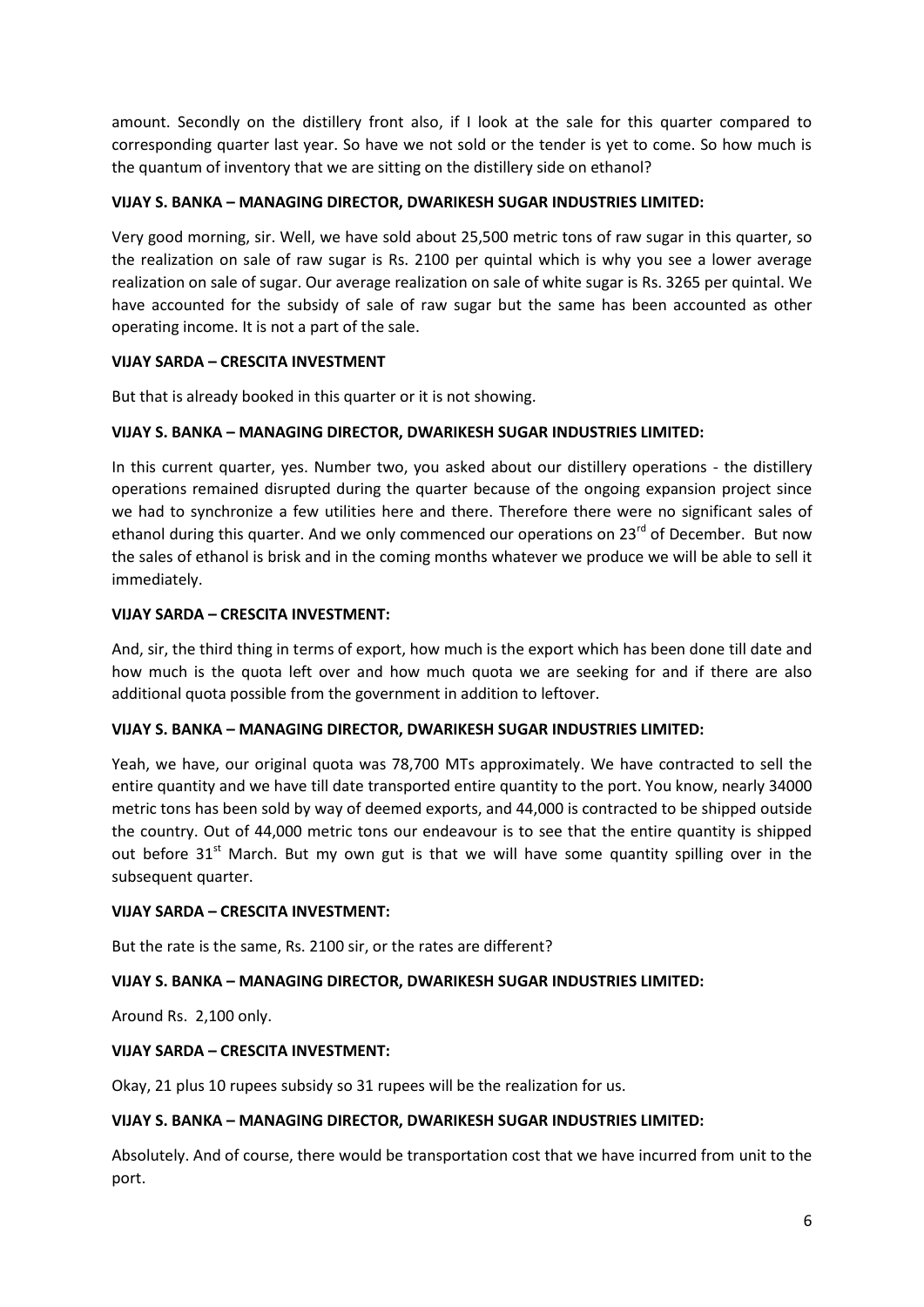## **VIJAY SARDA – CRESCITA INVESTMENT:**

Unit to the port, okay.

#### **VIJAY S. BANKA – MANAGING DIRECTOR, DWARIKESH SUGAR INDUSTRIES LIMITED:**

We have asked for 40,000 metric tons of additional quota, now it will all depend on what formula the government devises. It is expected that they should take a decision in about one week to 10 days' time

#### **VIJAY SARDA – CRESCITA INVESTMENT:**

Additional sugar to anyone, okay.

#### **VIJAY S. BANKA – MANAGING DIRECTOR, DWARIKESH SUGAR INDUSTRIES LIMITED:**

I am sure that there will be some relationship to the earlier quota which the government has given. So something positive, we expect to hear in 8 to 10 day's time on this front.

#### **VIJAY SARDA – CRESCITA INVESTMENT:**

And sir, apart from the unutilized quota, are we seeing some additional quota to be released for export looking at the price lucrativeness.

## **VIJAY S. BANKA – MANAGING DIRECTOR, DWARIKESH SUGAR INDUSTRIES LIMITED:**

Yeah, we have asked for that. We have done the contract for the entire quantity originally allotted to us. Nothing remains unsold as of now. It is just that the execution of the transaction is pending. However, we have asked for additional quota. If we get additional quota we will manufacture raw sugar. Presently the prices are lucrative and should the Government decide fast all those who have opted for additional quota should benefit.

## **VIJAY SARDA – CRESCITA INVESTMENT:**

Okay, so last thing in terms of the production, how is the production in the state of U.P. till date? Are we better off compared to last year and what percentage, in terms of recovery also, is the recovery compared to last year been lower or higher?

## **VIJAY S. BANKA – MANAGING DIRECTOR, DWARIKESH SUGAR INDUSTRIES LIMITED:**

Yes, U.P. we started early as compared to last year. So UP sugar production as on date is higher than what we produced last year on the same date. The recovery trends initially were very good. But the weather towards the end of December and up till the middle of January was extremely harsh with extreme cold winter conditions. So the recoveries suffered a little dent. Now that the sunshine is back, recoveries are getting better. Now on the recoveries, one cannot have a very clear idea, because a lot of sugar mills are doing diversion of B heavy molasses. Loss in recovery on account of diversion of B heavy molasses ranges from mill to mill. For some it could 1.4%, for some it could be 1.7%. But on an average one could consider to be about 1.5%. Now coming back to the question of how much the total production of UP is going to be, it could be anything between 11.5 to 12 million tons.

## **OPERATOR:**

Thank you. The next question is from the line of Vipul Sanghvi from Systematix Shares. Please go ahead.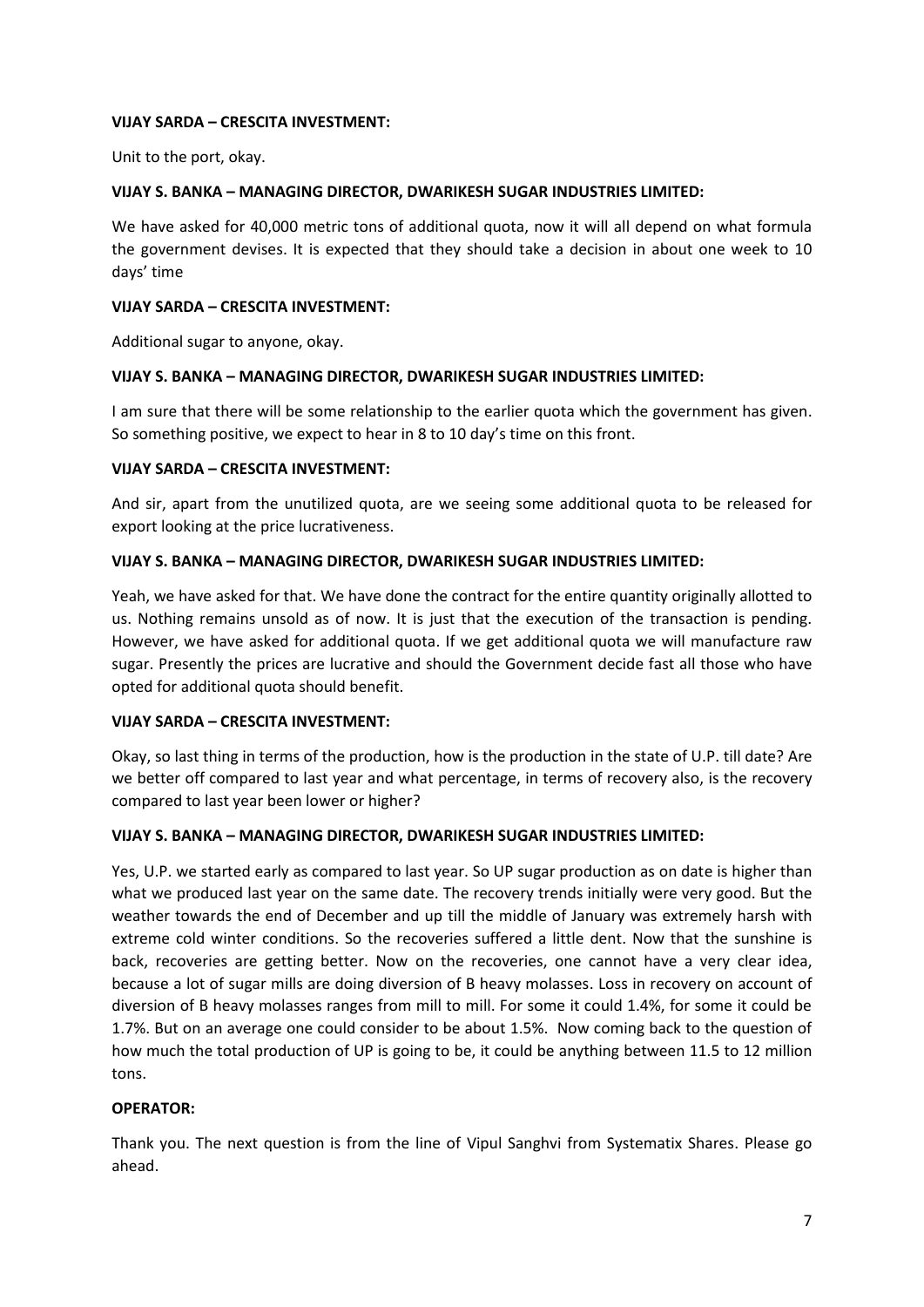#### **VIPUL SANGHVI – SYSTEMATIX SHARES:**

Good morning, Bankaji, thanks for taking my question.

# **VIJAY S. BANKA – MANAGING DIRECTOR, DWARIKESH SUGAR INDUSTRIES LIMITED:**

Good morning, sir how are you.

#### **VIPUL SANGHVI – SYSTEMATIX SHARES:**

Very well, sir.

## **VIJAY S. BANKA – MANAGING DIRECTOR, DWARIKESH SUGAR INDUSTRIES LIMITED:**

Tell me, sir.

#### **VIPUL SANGHVI – SYSTEMATIX SHARES:**

So one question, sir, this total export, you know, target has been about 5 million tons from the country.

#### **VIJAY S. BANKA – MANAGING DIRECTOR, DWARIKESH SUGAR INDUSTRIES LIMITED:**

6 million tons.

## **VIPUL SANGHVI – SYSTEMATIX SHARES:**

6 million tons, so you think, sir, by end of the season, we will be able to cross say 5 million ton mark.

#### **VIJAY S. BANKA – MANAGING DIRECTOR, DWARIKESH SUGAR INDUSTRIES LIMITED:**

Sure, sir, I am pretty confident we will be able to do that.

#### **VIPUL SANGHVI – SYSTEMATIX SHARES:**

And the global prices supportive you think with the increase in quota that the industry is asking for, with that increase in quota the 5 million number will be exceeded or we will just about reach 5 million.

## **VIJAY S. BANKA – MANAGING DIRECTOR, DWARIKESH SUGAR INDUSTRIES LIMITED:**

I think it should get exceeded because the response has been very enthusiastic. In very quick time contracts for export of 3 million tons have already happened which was when the international prices were not so good. Government is keen that the entire quantity of 6 million tons is shipped out which is why they have collected data on mills who have not been able to contract any quantity and they have also sought of expression of interest from mills who want to do more export. So given the international price scenario and given government's inclination to ensure everything is shipped out I am sure export quantity will definitely surpass 5 million tons.

#### **VIPUL SANGHVI – SYSTEMATIX SHARES:**

That's good news, and, sir, at the current levels of 15 cents per pound of raw sugar our realization will be what, including subsidy about Rs. 33 to 33.5?

#### **VIJAY S. BANKA – MANAGING DIRECTOR, DWARIKESH SUGAR INDUSTRIES LIMITED:**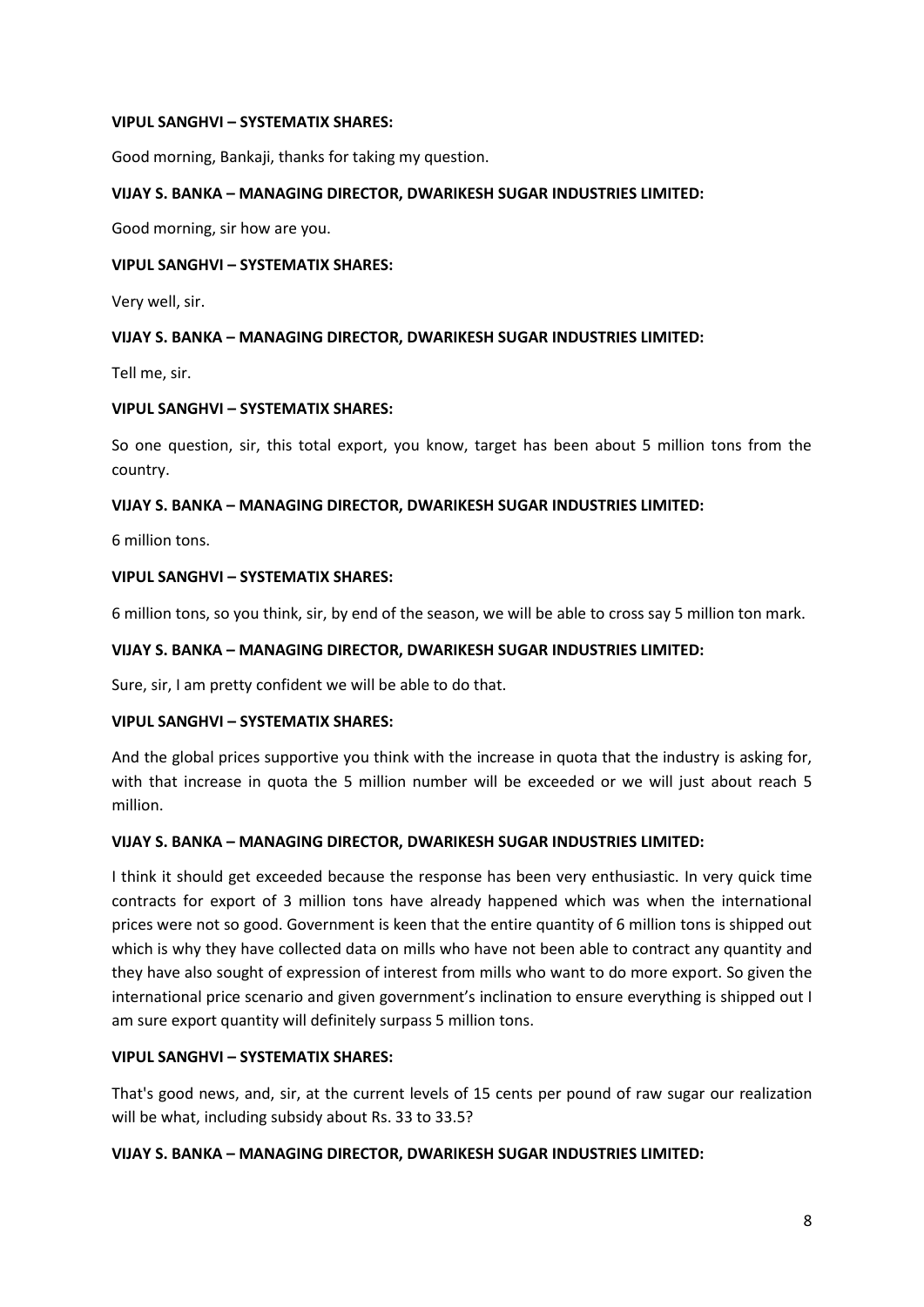Rs. 32 to 33, 33, yes.

## **VIPUL SANGHVI – SYSTEMATIX SHARES:**

Okay, and this subsidy amount is irrespective of the global prices, that continues at 10.5.

#### **VIJAY S. BANKA – MANAGING DIRECTOR, DWARIKESH SUGAR INDUSTRIES LIMITED:**

Absolutely, it is irrespective of the global price

#### **VIPUL SANGHVI – SYSTEMATIX SHARES:**

And, sir, any thoughts on global deficit, we keep reading about various reports that this year could be about...

#### **VIJAY S. BANKA – MANAGING DIRECTOR, DWARIKESH SUGAR INDUSTRIES LIMITED:**

8 to 10 million tons is what the numbers are but more clarity will come only when India's numbers are finalized. We are going to witness some reduced production from Thailand as well. While more clarity will emerge in the days to come 8 to 10 million tons seems like the deficit number.

#### **VIPUL SANGHVI – SYSTEMATIX SHARES:**

Okay, and at that level I think 15 cents thereabout the prices can sustain for some time, right.

#### **VIJAY S. BANKA – MANAGING DIRECTOR, DWARIKESH SUGAR INDUSTRIES LIMITED:**

Yes, but one must also appreciate the fact that globally also there is enough stock. In India we are carrying huge stocks. However it seems like most of the global stock is carried by India itself which was 14 million tons at the beginning of the season.

#### **VIPUL SANGHVI – SYSTEMATIX SHARES:**

And sir, what is your thought on the global stock number?

## **VIJAY S. BANKA – MANAGING DIRECTOR, DWARIKESH SUGAR INDUSTRIES LIMITED:**

Well, I wouldn't have the number exactly, but there has been surplus production in the earlier years, so I am sure there must be stock in the system. Considering the fact that India itself had about 14.5 million tons of stock in the beginning of the season, I am sure most if it is in India only.

#### **VIPUL SANGHVI – SYSTEMATIX SHARES:**

Great, sir, thanks and all the best, sir.

## **VIJAY S. BANKA – MANAGING DIRECTOR, DWARIKESH SUGAR INDUSTRIES LIMITED:**

Thank you, sir.

#### **OPERATOR**

The next question is from the line of Chirag Shah from Dalal & Broacha, please go ahead.

#### **CHIRAG SHAH – DALAL & BROACHA:**

Hi, sir, this is Chirag Shah, okay. My question is more on the export side, there have been media articles stating that millers from Maharashtra are not exporting despite the prices being so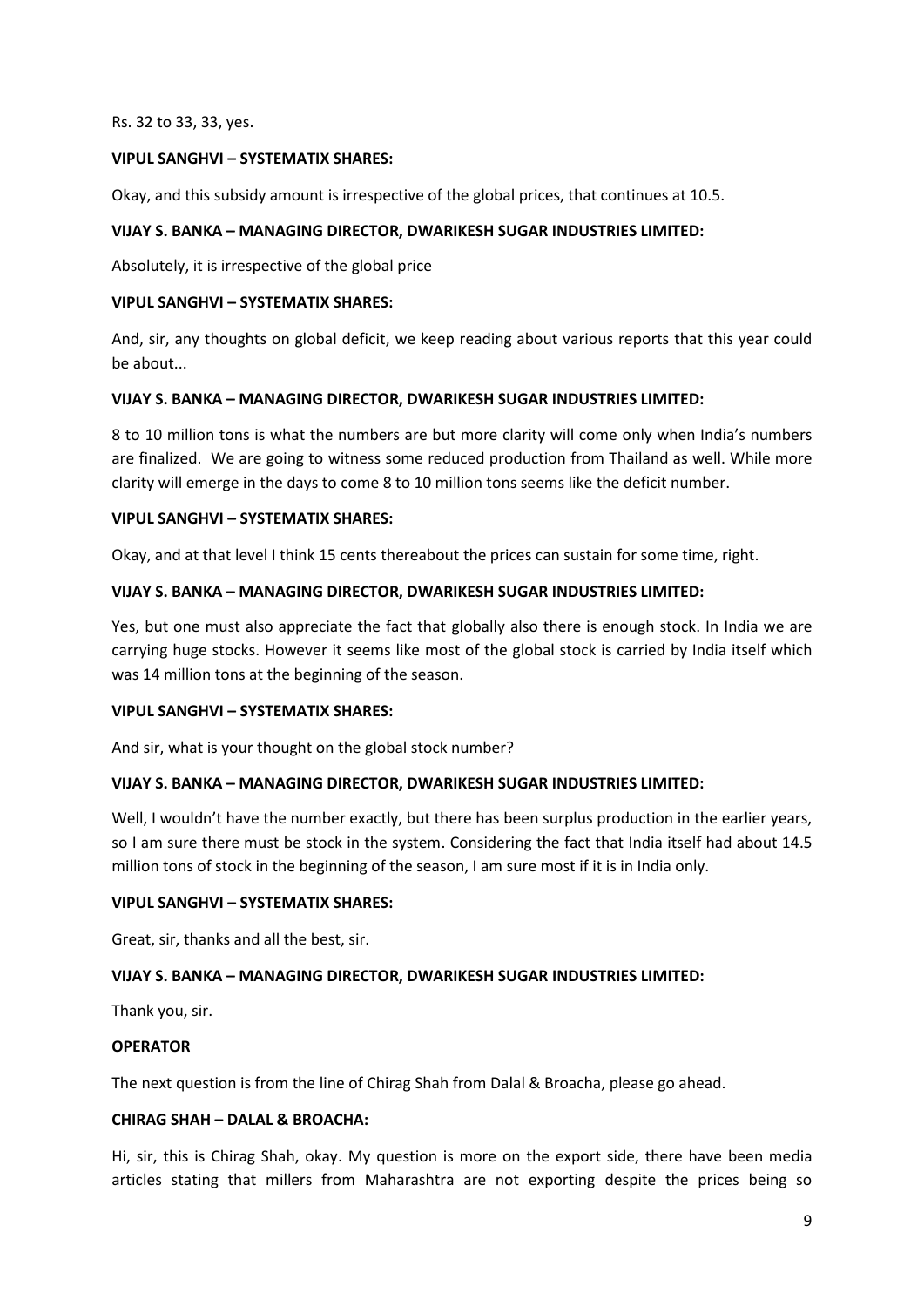remunerative, even if I just do the basic math the export FOB price lands up somewhere around Rs. 33 to 34 rupees a kilo versus Rs. 32 to 33 which is prevailing in the domestic market. So what is stopping the millers in Maharashtra from exporting?

# **VIJAY S. BANKA – MANAGING DIRECTOR, DWARIKESH SUGAR INDUSTRIES LIMITED:**

In Maharashtra the problem is that the mills are not able to produce sugar because of the drought. There are many mills that have not been able to start crushing operations. There are some who have had a very truncated crushing season. Since they have not been able to crush & produce sugar, they are in no position to export sugar

# **CHIRAG SHAH – DALAL & BROACHA:**

Okay, also there is a fear that in anticipation of lower production this season probably once this season closes then in March and April there might be some shoot up in domestic prices and probably they can derive better yields / results out here by selling and not exporting.

# **VIJAY S. BANKA – MANAGING DIRECTOR, DWARIKESH SUGAR INDUSTRIES LIMITED:**

This is a matter of conjecture. Actually there cannot be runaway increase in the price of domestic sugar because the stock levels are comfortable. We commenced the season with the stock of 14.5 million tons, our production will be 26 or 26.5 million tons and with similar consumption number & export of 5 to 6 million tons, we will still have 9 to 9.5 million tonnes of sugar stock at end of the season. And this is not a small quantity so I don't think there is any great scope for runaway increase in the sugar prices in the domestic market. Government is making us carry the buffer stock which can be unwound if the prices surge higher

## **CHIRAG SHAH – DALAL & BROACHA:**

Okay, and sir, one question on ethanol side mostly on the sugarcane juice based ethanol there are some mills in UP which are doing some trial runs for manufacturing sugarcane juice based ethanol just to see how the results are. So what would trigger mills to convert their capacity or to convert the product mix in favour of sugarcane juice, is it just the prices or the yields or the government policy out here?

## **VIJAY S. BANKA – MANAGING DIRECTOR, DWARIKESH SUGAR INDUSTRIES LIMITED:**

I have interacted with a few who are doing ethanol directly from sugarcane juice although this has not been attempted by us so far. Their experience has been good. But for doing we will need very large distillation capacities. So very large capital expenditure will be required for foraying into use of the juice for making ethanol. There are 2 challenges here. Number one, company should be willing to get committed into making such huge capital expenditure for setting up large distillery capacity. And number two, there has to be assurance from the government on the ethanol pricing policies over the times to come. Presently the ethanol prices are good but what we have been requesting the Government is to spell out a long term ethanol pricing policy. We don't expect the government to announce the ethanol prices for the next 4—5 years but then, we want a policy statement to be made that. The prices can be linked to the price of crude. So appropriate representations have been made to the government.

## **CHIRAG SHAH – DALAL & BROACHA**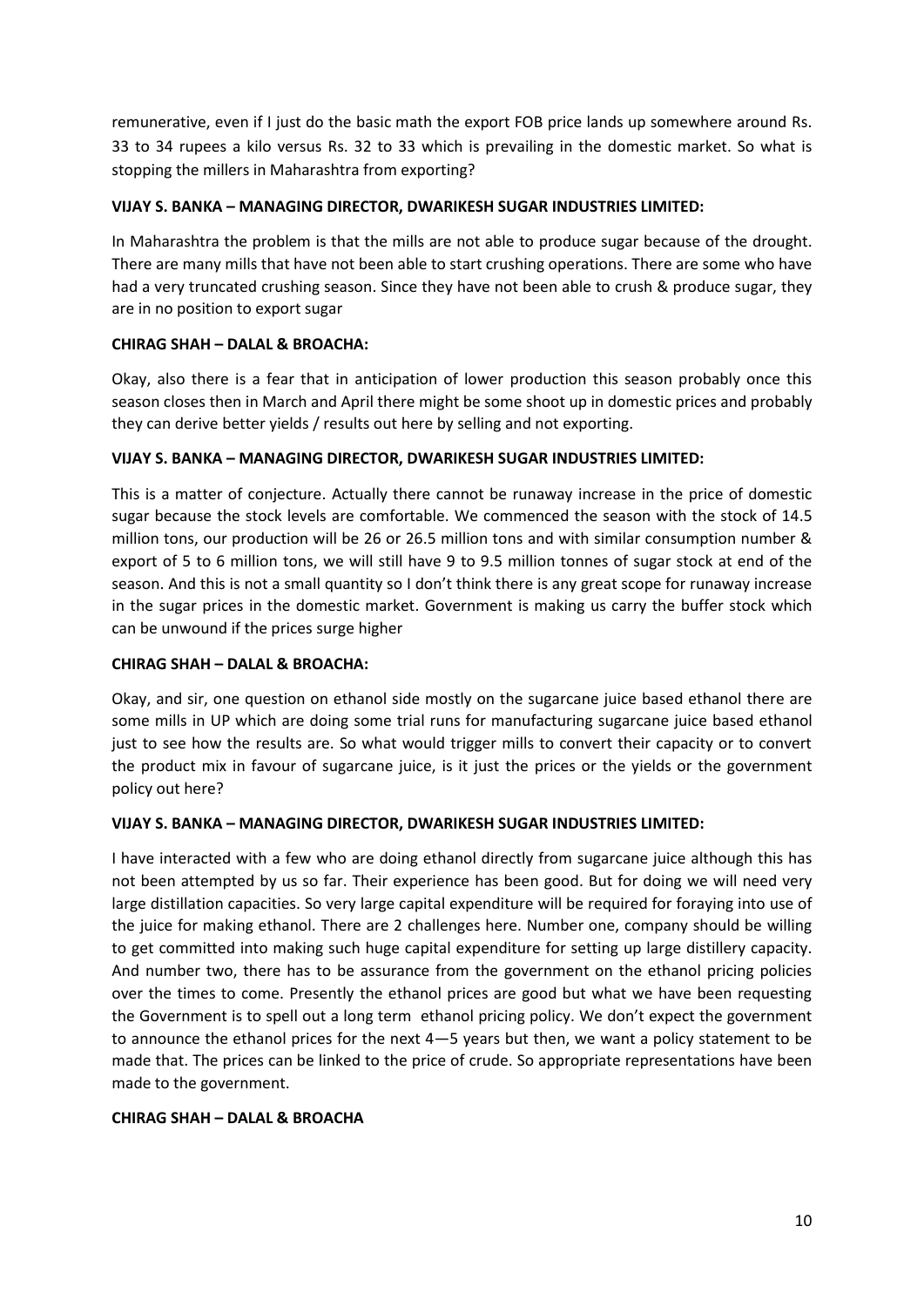Okay, but, sir, if I look at the government target of 10% blending and given the kind of capacities that we need from the ethanol side to achieve that target, we are still nowhere near that particular target.

# **VIJAY S. BANKA – MANAGING DIRECTOR, DWARIKESH SUGAR INDUSTRIES LIMITED:**

Absolutely

# **CHIRAG SHAH – DALAL & BROACHA:**

How are we going to achieve this target from a government perspective, they have to come out with some policy may be now or may be a year down the line.

# **VIJAY S. BANKA – MANAGING DIRECTOR, DWARIKESH SUGAR INDUSTRIES LIMITED:**

Absolutely. You are right, third issue is on the technical front. We will have to find ways and means of utilising the juice, increasing its shelf life and making it more and more technically viable because as of now sugarcane juice can be used only during the season as the possibility of storing sugarcane juice isn't there. I am sure government will also come out with some initiatives to ensure that there is more and more diversion

## **CHIRAG SHAH – DALAL & BROACHA:**

Sir, my final question is, what is the maximum of B heavy proportion that we can do in our distillery.

#### **VIJAY S. BANKA – MANAGING DIRECTOR, DWARIKESH SUGAR INDUSTRIES LIMITED:**

We have 3 units then in the next crushing season we will target to do 50% of our ethanol production from B heavy and 50% from C heavy.

## **CHIRAG SHAH – DALAL & BROACHA:**

Okay, because in earlier calls you had been mentioned that max that you can go is to 20 to 30%.

## **VIJAY S. BANKA – MANAGING DIRECTOR, DWARIKESH SUGAR INDUSTRIES LIMITED:**

Yeah.

## **CHIRAG SHAH – DALAL & BROACHA:**

On the B heavy side.

## **VIJAY S. BANKA – MANAGING DIRECTOR, DWARIKESH SUGAR INDUSTRIES LIMITED:**

There is a requirement to give about 18% of molasses that we produce for country liquor purposes. After having set aside that, we can easily do 50/50 ratio for B heavy and for C heavy molasses. We can increase B heavy ratio and I don't see any constraint in doing so.

## **CHIRAG SHAH – DALAL & BROACHA:**

And, sir, any plans of getting into country liquor business because most of our competitors have done that in the last one year.

## **VIJAY S. BANKA – MANAGING DIRECTOR, DWARIKESH SUGAR INDUSTRIES LIMITED:**

Number one, our first logical foray would be for setting up an ENA plant. We don't have an ENA plant as of now. ENA plant because, the value addition there would be substantial. Number 2, of course one can always get into bottling the country liquor. So in vase of bottle country liquor, there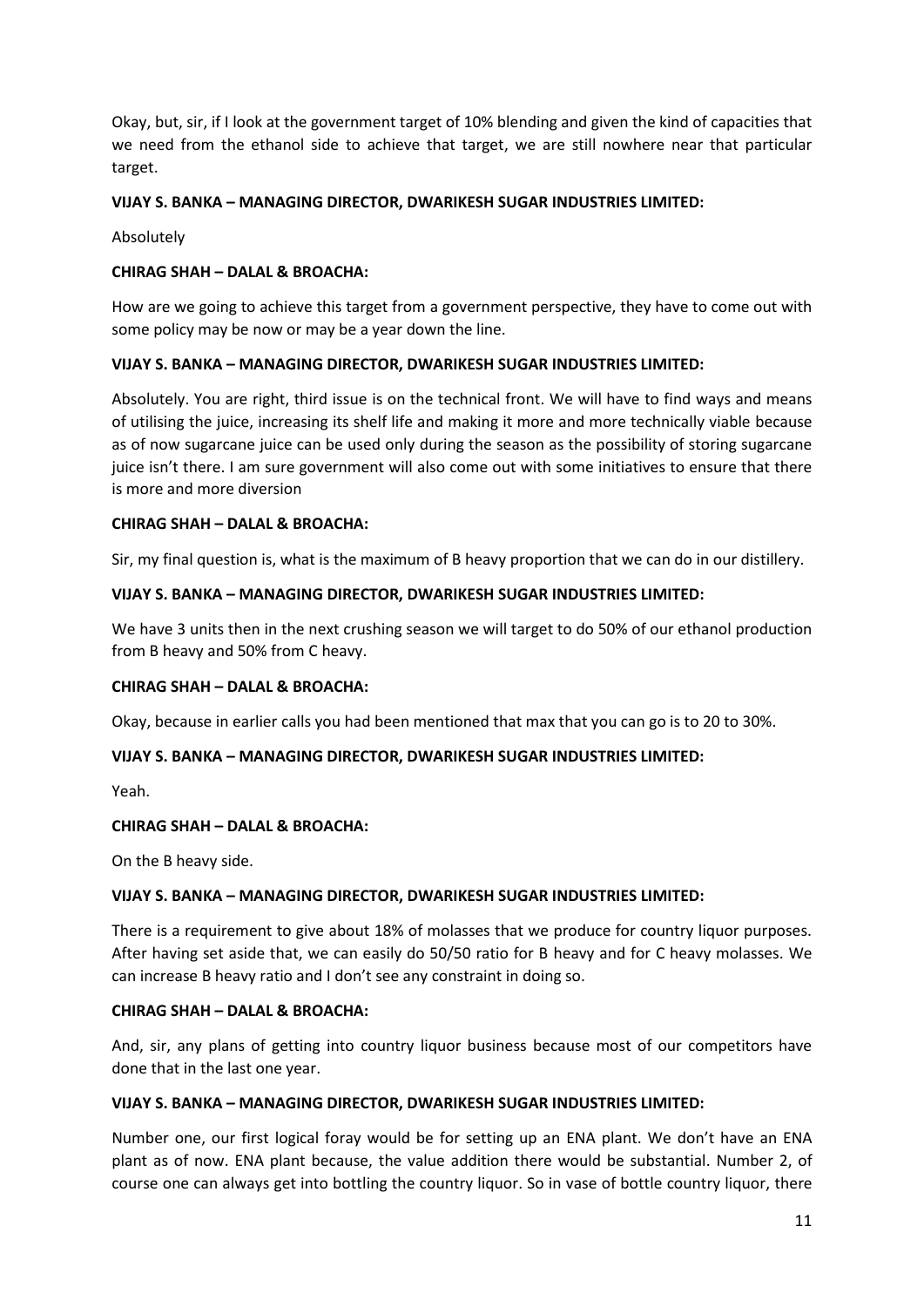the space is little competitive. We will have to work out the economics but definitely we will be getting into making ENA.

# **CHIRAG SHAH – DALAL & BROACHA:**

My final question is even this year and next year you will generate decent amount of cash flows. So any thought process of the promoter or management in sharing this cash flow in terms of higher dividends or pay outs, given dividends will be taxed now in the hands of promoters. So can we resort to buybacks and.

# **VIJAY S. BANKA – MANAGING DIRECTOR, DWARIKESH SUGAR INDUSTRIES LIMITED:**

We will see that as we go ahead. As of now we have declared 100% interim dividend. I am sure, as we go ahead if there is cash in the system we will definitely use it for buy back or for dividend payout.

## **CHIRAG SHAH – DALAL & BROACHA:**

No, because last year even in case of non-generation of cash flows, we had given a 1-rupee dividend and this year we are very better placed than last year. So probably in that case, logically, the pay-out should increase so that is where I was coming from.

## **VIJAY S. BANKA – MANAGING DIRECTOR, DWARIKESH SUGAR INDUSTRIES LIMITED:**

We will have more clarity as the quarter comes to a close. What is important is the number of bags that will get sold in the quarter is important as all the sugar that will get sold is old sugar (sugar manufactured during the season '18-19). We will have to assess the situation what kind of cash flow is available to us and what kind of profits we have only then we will be able to take a call on that.

## **CHIRAG SHAH – DALAL & BROACHA:**

Okay, thanks a lot and all the best for the future.

## **VIJAY S. BANKA – MANAGING DIRECTOR, DWARIKESH SUGAR INDUSTRIES LIMITED:**

Thank you very much.

#### **OPERATOR:**

Thank you, we take the next question from the line of S.N. Rajan, Individual Investor; please go ahead.

## **S.N. RAJAN – INDIVIDUAL INVESTOR**

Yeah, good morning.

## **VIJAY S. BANKA – MANAGING DIRECTOR, DWARIKESH SUGAR INDUSTRIES LIMITED:**

Very good morning sir, how are you?

## **S.N. RAJAN – INDIVIDUAL INVESTOR**

Yeah good, sir, thank you. 2-3 quick questions, one is in the matter of power which the association has basically challenged, so what is the basis for the challenge, basically like was there PPA which was supposed to be continued for a particular period on which the government has gone back or whatever it is, number one. Number two is, I think you have already answered in a previous question. Your accounting for the exports subsidy is basically like if you have exported today at Rs.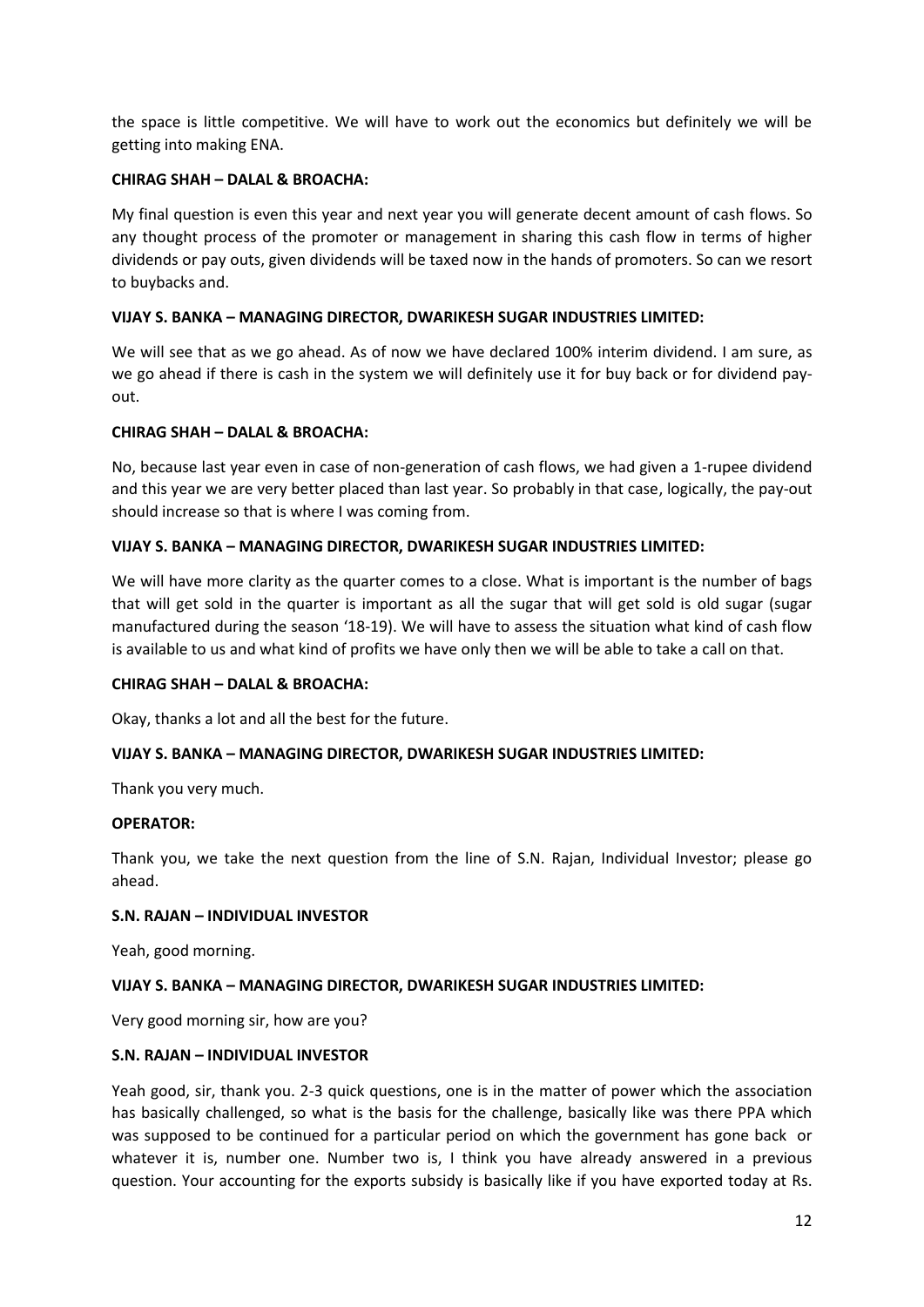21 rupees and you have also accounted for the 10 rupees in this quarter itself, if I understand it, right?

# **VIJAY S. BANKA – MANAGING DIRECTOR, DWARIKESH SUGAR INDUSTRIES LIMITED:**

Correct sir.

# **S.N. RAJAN – INDIVIDUAL INVESTOR:**

And number three again, quick question was since your earlier export was at lower levels let's say the raw sugar was at Rs. 21.5 and if you are going to be getting about 10.48 or 10.5 from the government so that is the realisation of 31, current sugar export prices being in the vicinity of 30, you may correct me if am wrong; does it mean that you will end up with 40 rupee realisation because it's not a difference between your domestic realisation, it's an exact amount of 10 rupees 50 paisa or something which the government has done, so if you're today at 30 does it mean that you will get 30 plus 10.

## **VIJAY S. BANKA – MANAGING DIRECTOR, DWARIKESH SUGAR INDUSTRIES LIMITED:**

Sir, firstly let me correct you, the export realisation today is not Rs 30. We are seeing an international price of 15 cents plus. At the current international price level the realisation including the subsidy could be Rs. 33 to 34 rupees. So it will not be 30 plus 10 it will be 23/24 plus 10, so that's number one. Number two, well, we have challenged the reduction in the power tariff in the High court. The tariff is due for revision every 5 years and it was due for revision on the 1<sup>st</sup> of April 2019. It has been challenged because UPERC has unilaterally decided to reduce the bagasse cost from Rs. 2000 PMT earlier to Rs. 1000 PMT now. They have gone on the concept of equating the calorific value of coal with that of bagasse which is fair enough. But what they have done is that they have considered the pit head cost of the coal whereas in determination of tariff it has to be the landed cost of coal. The hypothesis is flawed as the bagasse cost which was earlier considered at Rs. 2000 PMT cannot be reduced to Rs. 1000 PMT. This is the main ground on which the reduction in tariff has been challenged. So the matter is posted on the 17<sup>th</sup> and we do expect to hear something on the 17<sup>th</sup> of this month.

## **S.N. RAJAN – INDIVIDUAL INVESTOR:**

Okay, probably it's got to do something to do with these spot prices of power also which is below 3 rupees that could also be a factor.

## **VIJAY S. BANKA – MANAGING DIRECTOR, DWARIKESH SUGAR INDUSTRIES LIMITED:**

Power corporations are entitled to, of course, run their operations profitably

## **S.N. RAJAN – INDIVIDUAL INVESTOR:**

Yeah, yeah, sir I wanted to know, yeah I am okay with what you said about the power and the export part that you are talking about we have got Rs. 21 or something which you exported 3 months down the line, the best prices certainly which we can …

## **VIJAY S. BANKA – MANAGING DIRECTOR, DWARIKESH SUGAR INDUSTRIES LIMITED:**

The best prices at that time, was around 12.5 to 13 cents per pound.

## **S.N. RAJAN – INDIVIDUAL INVESTOR:**

Yeah but 12.5 to 15, it cannot be from Rs. 21.5 to 24 right, it should be 25.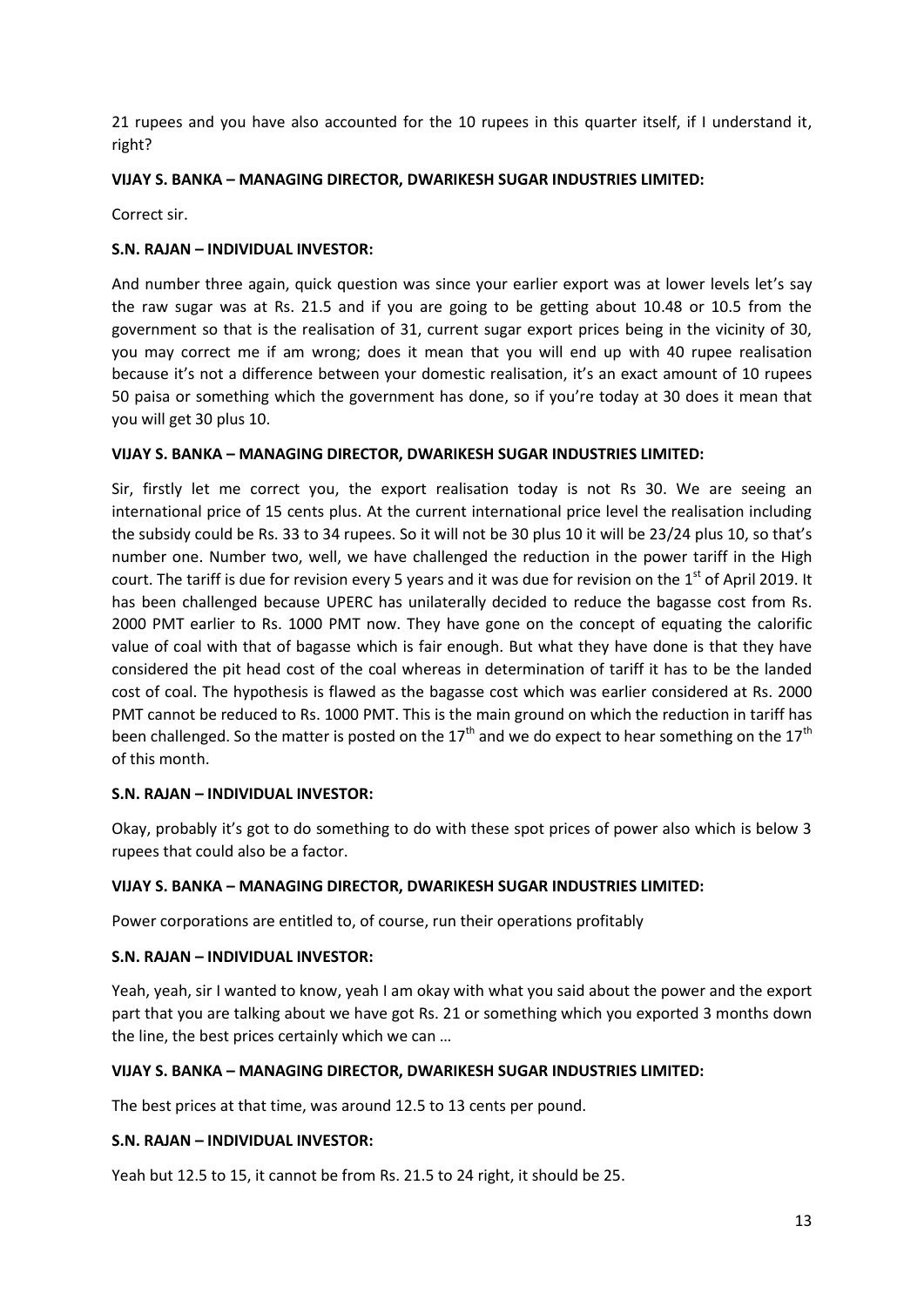The calculation is simple. Whatever is the international prices a polarisation premium of 4.2% is added and the number is then multiplied by the factor of 22.046 that is to convert price in cents per pound to price in USD PMT. It is then multiplied by the USD / INR Price. I am sure it cannot be more than Rs. 34 or Rs. 35

# **S.N. RAJAN – INDIVIDUAL INVESTOR:**

I don't know whether I am taking a wrong figure if I look at yesterday's prices London of around 20 dollars a pound you know for white sugar, so that comes to almost 31 rupees or so then.

# **VIJAY S. BANKA – MANAGING DIRECTOR, DWARIKESH SUGAR INDUSTRIES LIMITED:**

In exporting white sugar there are problems as the international market demands white sugar with ICUMSA less than 45 and not many mills in India make sugar of less than 45 ICUMSA.

## **S.N. RAJAN – INDIVIDUAL INVESTOR:**

Yeah, yeah, sorry, sir, should I take a 20% discount or something I mean for a rough rule for raw sugar compared to the London white sugar.

## **VIJAY S. BANKA – MANAGING DIRECTOR, DWARIKESH SUGAR INDUSTRIES LIMITED:**

No, sir, these two things are altogether different. White sugar is sold and the price is around USD 440 per metric ton. Number 1, what they want is a raw sugar of ICUMSA less than 45 whereas we all are used to making sugar of ICUMSA of around 100. Number two, most of our plants are designed to make M grade sugar which is the medium grain sugar whereas the demand is for S grade sugar

## **S.N. RAJAN – INDIVIDUAL INVESTOR:**

Okay fine.

## **VIJAY S. BANKA – MANAGING DIRECTOR, DWARIKESH SUGAR INDUSTRIES LIMITED:**

Whereas internationally the demand is for very fine sugar, that is smaller grain sugar. So, not many mills in India can take advantage of the higher white sugar price internationally.

## **S.N. RAJAN – INDIVIDUAL INVESTOR:**

Yeah, what discount factor should I apply to this rate if I have to do a rough calculation for our quality of sugar vis-à-vis international.

## **VIJAY S. BANKA – MANAGING DIRECTOR, DWARIKESH SUGAR INDUSTRIES LIMITED:**

For our quality of white sugar there is not much of markets internationally .

# **S.N. RAJAN – INDIVIDUAL INVESTOR:**

Okay. Thanks.

#### **OPERATOR:**

Thank you. Next question is from the line of Utkar Somaiya, individual investor, please go ahead

## **UTKAR SOMAIYA – INDIVIDUAL INVESTOR:**

Sir, thank you for the opportunity.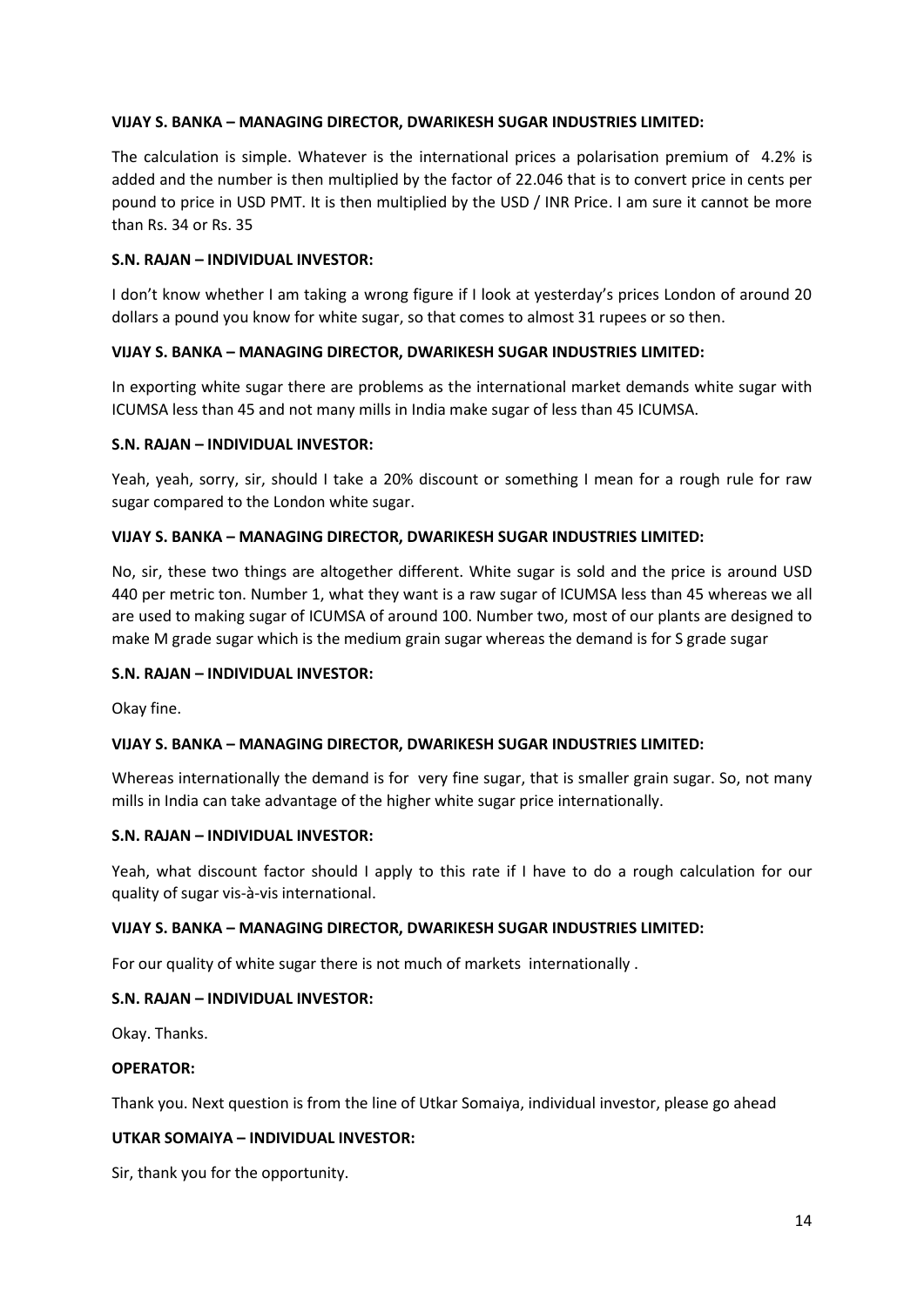Very good morning, sir. How are you?

#### **UTKAR SOMAIYA – INDIVIDUAL INVESTOR:**

Good morning, sir, I am good, how are you?

#### **VIJAY S. BANKA – MANAGING DIRECTOR, DWARIKESH SUGAR INDUSTRIES LIMITED:**

Very well, sir, thank you very much.

#### **UTKAR SOMAIYA – INDIVIDUAL INVESTOR:**

Just wanted to ask you is this, our margins are lower because of higher sale of raw sugar or is there any other reason.

#### **VIJAY S. BANKA – MANAGING DIRECTOR, DWARIKESH SUGAR INDUSTRIES LIMITED:**

Sorry.

## **UTKAR SOMAIYA – INDIVIDUAL INVESTOR:**

Your sugar margins are low this quarter only due to higher sale of raw sugar or is there any other reason.

#### **VIJAY S. BANKA – MANAGING DIRECTOR, DWARIKESH SUGAR INDUSTRIES LIMITED:**

Yeah, it's because of the higher raw sugar sale plus if you have seen our EBITDA of power sector is better than that of sugar sector because we did some recalibration and rationalisation of our transfer pricing so as to make it more logical which is the reason why the margin from sugar segment appears lower.

#### **UTKAR SOMAIYA – INDIVIDUAL INVESTOR:**

And will this persist going forward.

## **VIJAY S. BANKA – MANAGING DIRECTOR, DWARIKESH SUGAR INDUSTRIES LIMITED:**

No, it should get better. We have done this correction for the entire nine months period and everything got reflected in this quarter.

## **UTKAR SOMAIYA – INDIVIDUAL INVESTOR:**

Okay, fine, so we have normalized going forward.

## **VIJAY S. BANKA – MANAGING DIRECTOR, DWARIKESH SUGAR INDUSTRIES LIMITED:**

Yeah, yeah.

## **UTKAR SOMAIYA – INDIVIDUAL INVESTOR:**

And, sir, also for your ethanol distillery margins is that also only due to the expansion of your plant that led to disruption in production.

## **VIJAY S. BANKA – MANAGING DIRECTOR, DWARIKESH SUGAR INDUSTRIES LIMITED:**

Absolutely, sir, absolutely.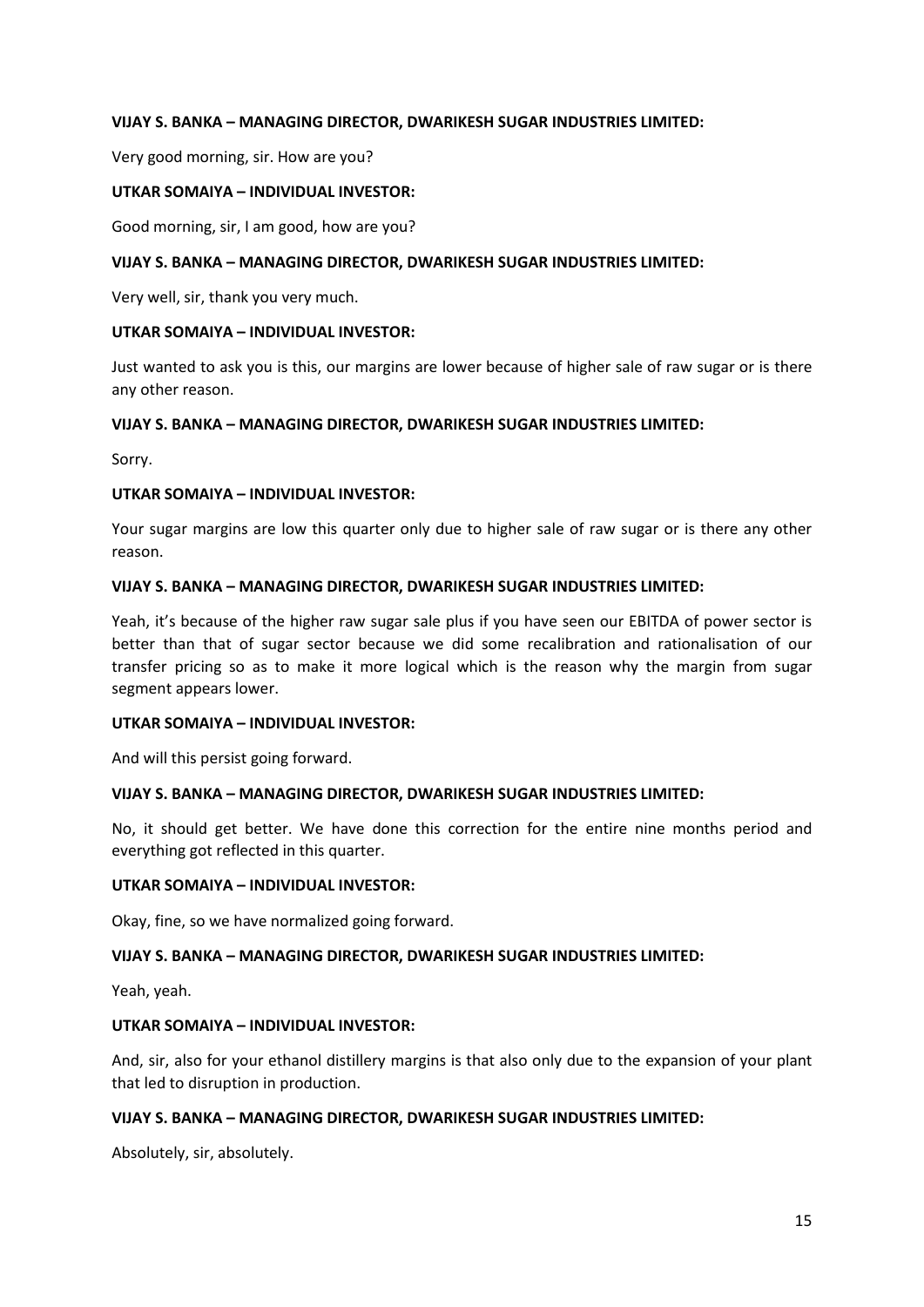#### **UTKAR SOMAIYA – INDIVIDUAL INVESTOR:**

Sir, because, I am asking you because the other sugar companies have seen similar drop in margins.

# **VIJAY S. BANKA – MANAGING DIRECTOR, DWARIKESH SUGAR INDUSTRIES LIMITED:**

Let me correct myself. Last year the distillery margins appeared very impressive because the transfer prices of molasses to distillery was virtually nothing. Now we have to take a realistic market price of molasses for transfer pricing which is why the margins appear lower.

# **UTKAR SOMAIYA – INDIVIDUAL INVESTOR:**

Okay, and what is the view going forward

# **VIJAY S. BANKA – MANAGING DIRECTOR, DWARIKESH SUGAR INDUSTRIES LIMITED:**

Having said that I must add that transfer prices are all internal so if the distillery segment has shown a lower profit it should get reflected in the higher profit of the sugar division & vice-versa

# **UTKAR SOMAIYA – INDIVIDUAL INVESTOR:**

Okay, understood and, sir, you may not have expected this question, can you once clear the concept of transfer pricing I mean there is a certain doubt in my head and can you just explain to me how transfer pricing works and how it affects your margin and how that changes from quarter to quarter.

# **VIJAY S. BANKA – MANAGING DIRECTOR, DWARIKESH SUGAR INDUSTRIES LIMITED:**

Bagasse is the feed stock for the co-generation (power), whereas molasses is the feed stock for the distillery segment. So in case of molasses last year when sugar production numbers were high and therefore molasses availability was substantial, molasses was sold virtually free. In fact, we had to give transport rebate etc. also to the buyers of molasses. In other words there was absolutely no cost on transfer of molasses and therefore most of the mills would have taken a very low transfer price of molasses. Now since the production is lower because mills have increased their distillation capacity the molasses in the open market is sold at a higher price. One has to therefore take cognisance of this factor and accordingly, do the adjustment in the transfer price so as to make it more realistic.

## **UTKAR SOMAIYA – INDIVIDUAL INVESTOR:**

Okay, so we not only use molasses for ethanol but we also sell molasses separately in the open market. Is that correct?

# **VIJAY S. BANKA – MANAGING DIRECTOR, DWARIKESH SUGAR INDUSTRIES LIMITED:**

We will sell only limited molasses as much as we are under obligation by the state government to sell 18% of our molasses produced on a presumptive molasses production of 4.65% of the cane quantity crushed. So we have to give this quantity for country liquor manufacturing and this is the only molasses that we will sell. Rest of it is captively consumed.

## **UTKAR SOMAIYA – INDIVIDUAL INVESTOR:**

Okay, and all your molasses comes from within like from ..

## **VIJAY S. BANKA – MANAGING DIRECTOR, DWARIKESH SUGAR INDUSTRIES LIMITED:**

Within, we are not buying any molasses from outside.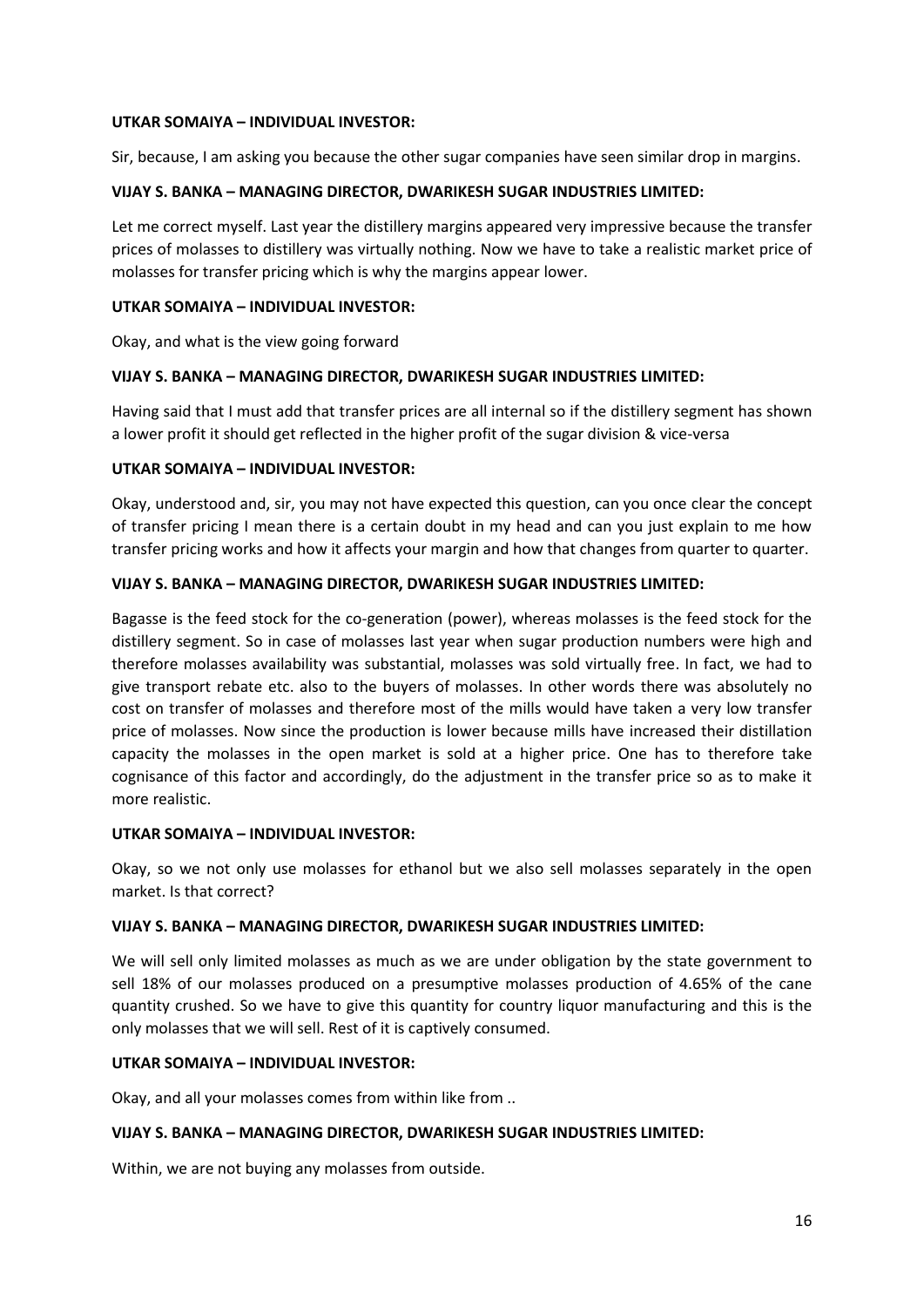## **UTKAR SOMAIYA – INDIVIDUAL INVESTOR:**

Okay, we are not, okay, fine. And, sir, just another question was, the recent government rule of allowing use of B heavy molasses for ethanol, so how does that affect the prospects and what is the difference between the production of ethanol from juice B heavy and C heavy like so how does the production affect?

## **VIJAY S. BANKA – MANAGING DIRECTOR, DWARIKESH SUGAR INDUSTRIES LIMITED:**

C heavy molasses is the conventional molasses. In case of C heavy molasses we extract sugar until the last mile and in case of B heavy is that we don't go until the last mile. Sugar content (fermentable sugar content) in B heavy molasses is more than the fermentable sugar content in C heavy molasses. In addition the quantity of B heavy molasses will be more. Coupled with the fact that sugar content in B heavy molasses is higher, our ethanol yield will be better. For example, from C heavy molasses we get about 22 litres from 1 quintal of molasses, whereas in B heavy molasses we get 30 litres from 1 quintal of molasses. That's the difference. And in case of sugarcane juice, well, yields are substantially better for making ethanol.

#### **UTKAR SOMAIYA – INDIVIDUAL INVESTOR:**

Okay, and it is the best from juice

#### **VIJAY S. BANKA – MANAGING DIRECTOR, DWARIKESH SUGAR INDUSTRIES LIMITED:**

Okay, from B heavy molasses, there is sacrifice on sugar production because we have not extracted the last mile sugar. In such case the recovery what we earn out of sale of ethanol and what we have sacrificed sugar, it equates to Rs. 33 of sugar sales value.

## **UTKAR SOMAIYA – INDIVIDUAL INVESTOR:**

Right, and like to like realization from B heavy molasses is I guess 40 something, right, 44.

#### **VIJAY S. BANKA – MANAGING DIRECTOR, DWARIKESH SUGAR INDUSTRIES LIMITED:**

I told about B heavy. It is only in case of use of B heavy molasses that a comparison is made with the sugar price that we would have otherwise earned. What we earn out of that extra ethanol is equal to what we would have earned from sale of sugar (Rs. 32 or so)

## **UTKAR SOMAIYA – INDIVIDUAL INVESTOR:**

Okay, alright, understood, thank you so much.

## **VIJAY S. BANKA – MANAGING DIRECTOR, DWARIKESH SUGAR INDUSTRIES LIMITED:**

My pleasure, sir.

#### **OPERATOR:**

Thank you, the next question is from the line of Aniket Desai, individual investor, please go ahead.

# **ANIKET DESAI – INDIVIDUAL INVESTOR:**

Good afternoon, sir.

## **VIJAY S. BANKA – MANAGING DIRECTOR, DWARIKESH SUGAR INDUSTRIES LIMITED:**

Very good afternoon, sir.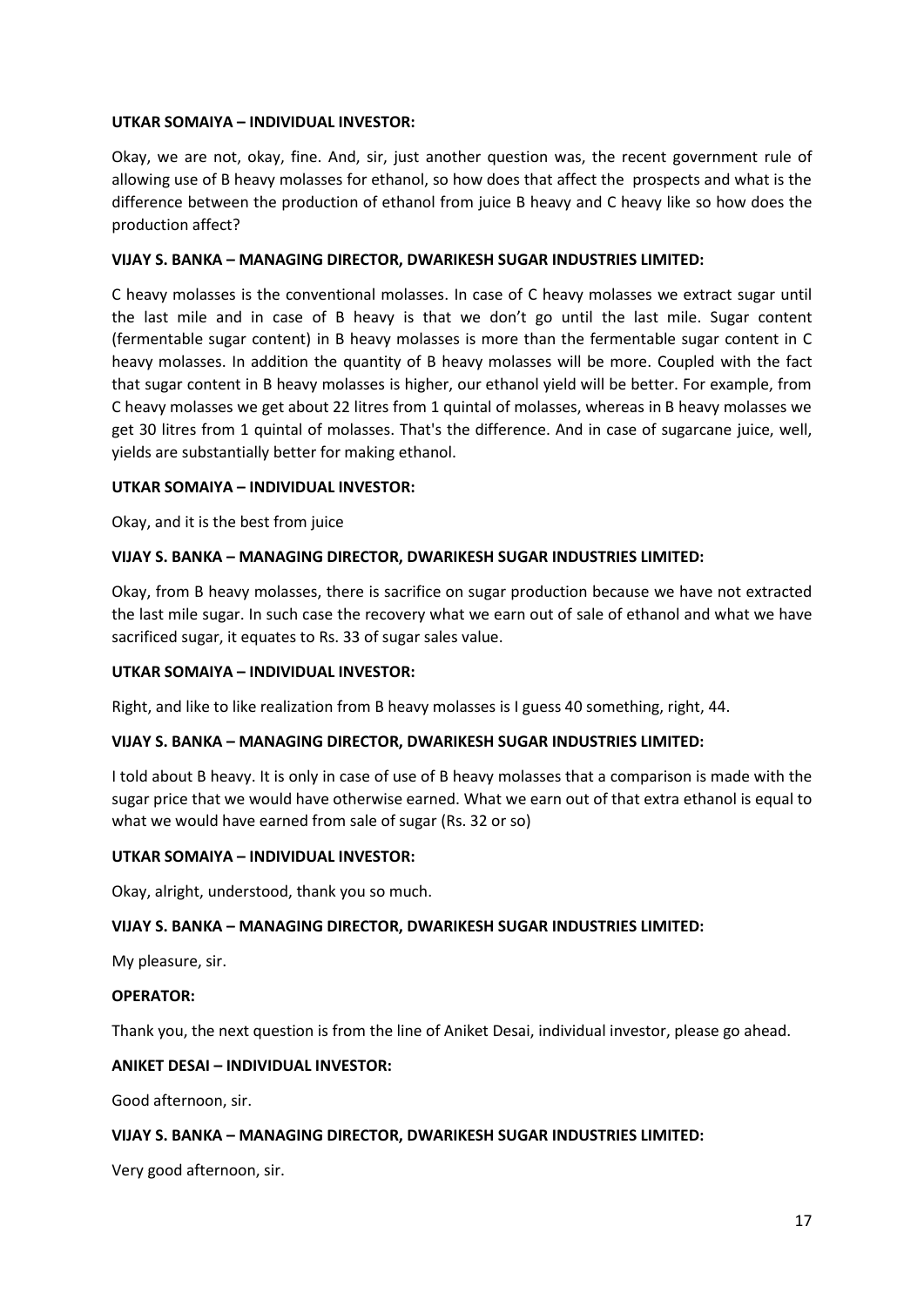#### **ANIKET DESAI – INDIVIDUAL INVESTOR:**

I just want to ask you related to the income from officials from the sugar, so most of your competitors like Balrampur Chini and Dhampur Sugars are able to make a profit on the sugar segment and due to the transfer pricing of molasses as well as bagasses also, they are making a little earning in co-generation, so just want to ask you that I am very curious to understand that why is sugar segment not making ethanol?

## **VIJAY S. BANKA – MANAGING DIRECTOR, DWARIKESH SUGAR INDUSTRIES LIMITED:**

Yeah, I explained a little while ago because we did re-calibration & rationalization of our transfer price which has been done for both transfer of bagasse as well as molasses and this is effective from the beginning of the year. You therefore can see its impact in the current quarter.

## **ANIKET DESAI – INDIVIDUAL INVESTOR:**

Okay, sir, thank you.

## **OPERATOR:**

Thank you, a reminder to the participants if you have a question please press \* and 1 on your touch tone telephone. The next question is from the line of Mitul Jain from Street Standing Investment, please go ahead.

# **MITUL JAIN – STREET STANDING INVESTMENT:**

Good morning, sir.

# **VIJAY S. BANKA – MANAGING DIRECTOR, DWARIKESH SUGAR INDUSTRIES LIMITED:**

Very good morning, sir, how are you?

## **MITUL JAIN – STREET STANDING INVESTMENT:**

Very good, I wish you the same, I hope you are good.

# **VIJAY S. BANKA – MANAGING DIRECTOR, DWARIKESH SUGAR INDUSTRIES LIMITED:**

Yeah, yeah.

## **MITUL JAIN – STREET STANDING INVESTMENT:**

Okay, sir, the dividend is good, on that front I think company is showing lots of confidence that coming forward there will be lots of companies in the position to do something. So my question is that are we looking to expand again in ethanol because the year 2021 production it is again looking to be higher than the year 2020.

## **VIJAY S. BANKA – MANAGING DIRECTOR, DWARIKESH SUGAR INDUSTRIES LIMITED:**

Sir, as far as distillery expansion is concerned, we have added 100 KLPD plant and we already had a 30 KLPD plant. Once we are able to get some approvals from the authorities we will be operating our distillery at expanded capacity in the times to come. Beyond this I don't think there is much of scope in expanding the distillery capacity because we would definitely not like to be in a situation we have to buy molasses from outside. I must add that we as a company and the industry does suffer on account of giving molasses for country liquor manufacturing at a reduced price. Sugar mills do have an option that instead of molasses they can give ENA for country liquor manufacturing. We are going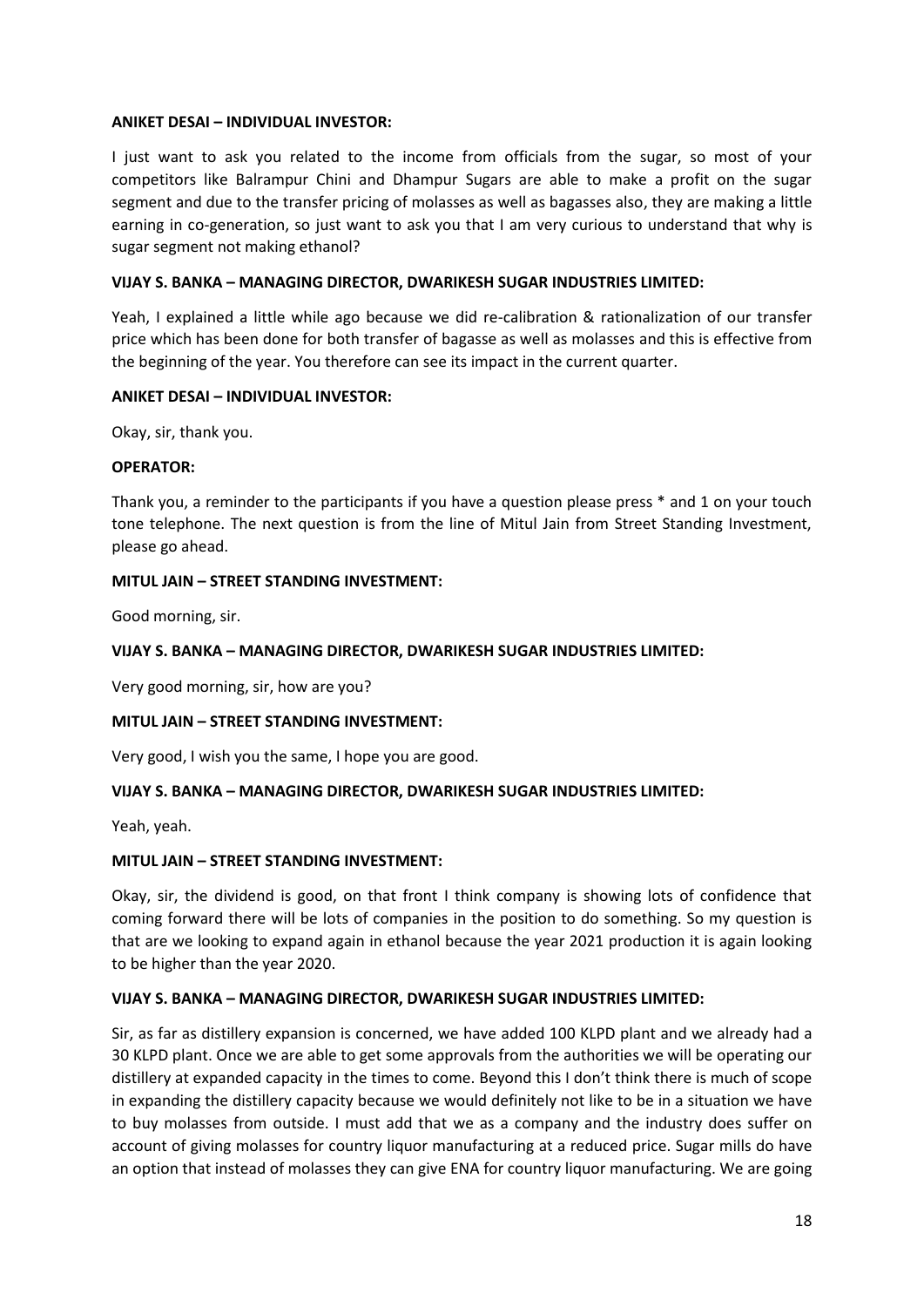to definitely put up an ENA plant. Our obligation of giving molasses for country liquor manufacturing will thus be fulfilled by giving them ENA. So the value addition when we sell ENA to them is more than what it would be if we were to give them molasses only. The other route is to increase the distillery expansion if only we plan to use sugarcane juice for ethanol making. Now that calls for huge distillation capacity. We will be watching this space and then we will take appropriate call in the future.

# **MITUL JAIN – STREET STANDING INVESTMENT:**

Okay, sir, what is our long term obligation right now, I believe it is 230 CR?

## **VIJAY S. BANKA – MANAGING DIRECTOR, DWARIKESH SUGAR INDUSTRIES LIMITED:**

Yes, we have Rs. 230 Crore of term loan obligation. One loan is a soft loan which was given under SEFASU 2018 by the state government which is at 5% rate of interest, In respect of this loan repayment has commenced from first week of July 2019. Second loan is the loan taken for distillery that we have taken for recently for expanding our capacity by 100 KLPD. Here again on a particular amount we will be getting interest subvention from the government, so both our long term loans in a sense are subsidized loans. Rest of our loans are working capital loans which are commensurate with the stock that we are carrying.

# **MITUL JAIL – STREET STANDING INVESTMENT:**

And this includes commercial paper that

## **VIJAY S. BANKA – MANAGING DIRECTOR, DWARIKESH SUGAR INDUSTRIES LIMITED:**

Yeah, we have recently not issued any commercial paper.

## **MITUL JAIN – STREET STANDING INVESTMENT**

Okay, sir, on the stock, 20 lakh quintals.

## **VIJAY S. BANKA – MANAGING DIRECTOR, DWARIKESH SUGAR INDUSTRIES LIMITED:**

19 lakhs quintals, will tell you the exact figure.

## **MITUL JAIN – STREET STANDING INVESTMENT**

Okay, then how are you looking to finish it off because the next year again it is looking little dangerous if you see the situation because we are again going back to 30 million tons.

## **VIJAY S. BANKA – MANAGING DIRECTOR, DWARIKESH SUGAR INDUSTRIES LIMITED:**

Yeah, we have 19.91 quintals of sugar stock as on the  $31<sup>st</sup>$  December, 2019. Since the country's production is lesser in the ongoing season the weightage of sugar stock of UP sugar mills vis-à-vis the country's sugar stock is higher so we should be getting accelerated releases in the coming months. Secondly we will be exporting all our obligated quantity and thus liquidating our stock. Thirdly we have asked for additional exports. These are the ways in which we can keep our stock quantity under control.

## **MITUL JAIN**

Okay, sir, and I think I see that and you think that for the next we will be left with similar kind of inventory that we had this year season to start with or it will be more reduced. [